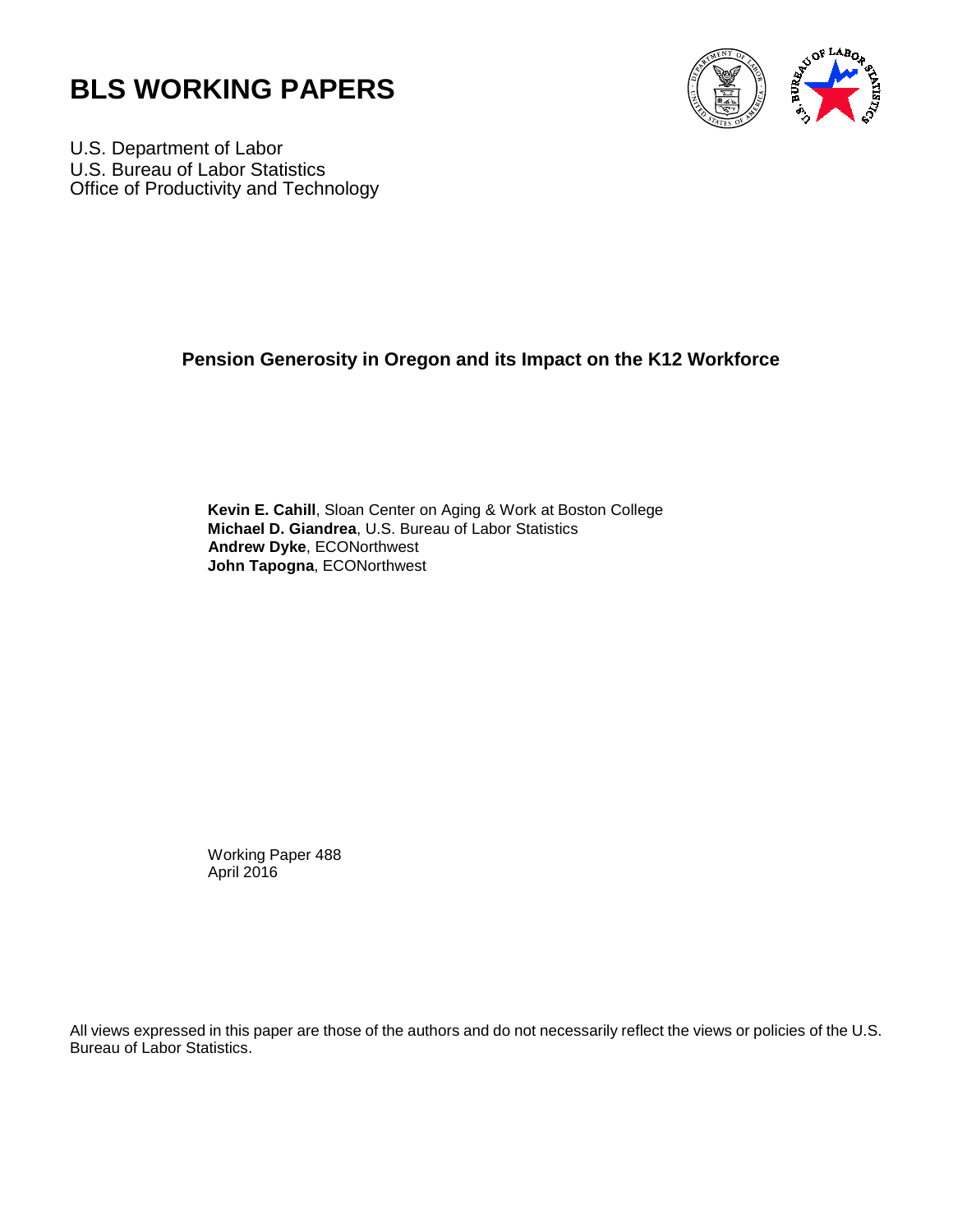Pension Generosity in Oregon and its Impact on the K12 Workforce

Kevin E. Cahill, Ph.D. (corresponding author) Center on Aging & Work at Boston College and ECONorthwest 140 Commonwealth Avenue Chestnut Hill, MA 02467 Email: cahillkc@bc.edu Phone: (857) 222-4101

> Michael D. Giandrea, Ph.D. U.S. Bureau of Labor Statistics Office of Productivity and Technology Postal Square Building, Room 2180 2 Massachusetts Ave., NE Washington, DC 20212-0001 Email: [giandrea.michael@bls.gov](mailto:giandrea.michael@bls.gov) Phone: (202) 691-5628

Andrew Dyke, Ph.D. John Tapogna **ECONorthwest** KOIN Center 222 SW Columbia Street, Suite 1600 Portland, Oregon 97201

April 19, 2016

**Acknowledgment/Disclaimer**: The Laura and John Arnold Foundation supported this research through a grant to the American Institutes for Research (AIR) and ECONorthwest. All views expressed in this paper are those of the authors and do not necessarily reflect the views or policies of the U.S. Bureau of Labor Statistics, ECONorthwest, AIR, or the Laura and John Arnold Foundation.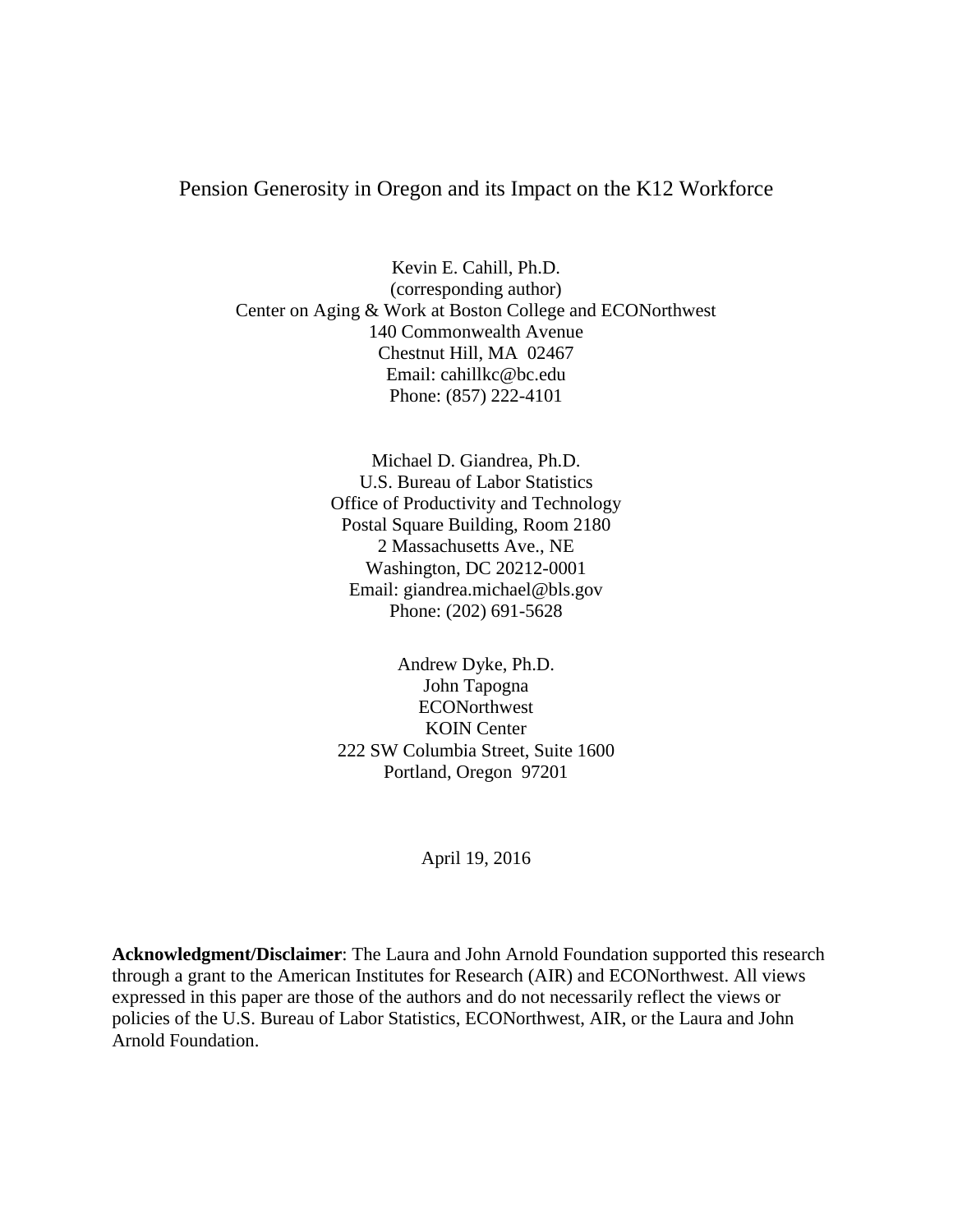## Pension Generosity in Oregon and its Impact on the K12 Workforce

Kevin E. Cahill, Michael D. Giandrea, Andrew Dyke, and John Tapogna

Oregon's Tier One Public Employees Retirement System (PERS), which covered members prior to January 1, 1996, was one of the most generous pension plans ever devised. In this paper we document the generosity of Oregon's Tier One plan and examine the extent to which Oregon's pension system impacted its K12 workforce, as greater pension generosity could incentivize longer tenures. In the case of Oregon, however, the true magnitude of its pension generosity was largely unknown to teachers until just prior to retirement. As such, any economic incentives to promote longer tenure among mid-career teachers were muted, while the plan's generosity, once revealed just prior to retirement, created strong wealth effects that enabled earlier K12 exits. Based on an analysis of more than 57,000 Oregon teachers active from 2000 to 2013 we find that mid-career quit rates among teachers covered under Tier One did not differ systematically from those covered under Oregon's more recent pension plan provisions. Quit rates among Oregon's Tier One teachers were even somewhat higher than those among teachers in Washington who were covered by plans that were substantially less generous. Further, using work histories on 8,621 teachers in Oregon who were aged 50 and older in 2000 we find that the generosity of Oregon's Tier One pension encouraged earlier departures from the K12 workforce, with teachers leaving, on average, one year earlier than what would have been expected under Oregon's full formula, defined-benefit plan. We conclude that pension generosity alone does not incentivize longer tenure—even in the extreme case of Oregon—as the true generosity of a plan must be known to employees in advance.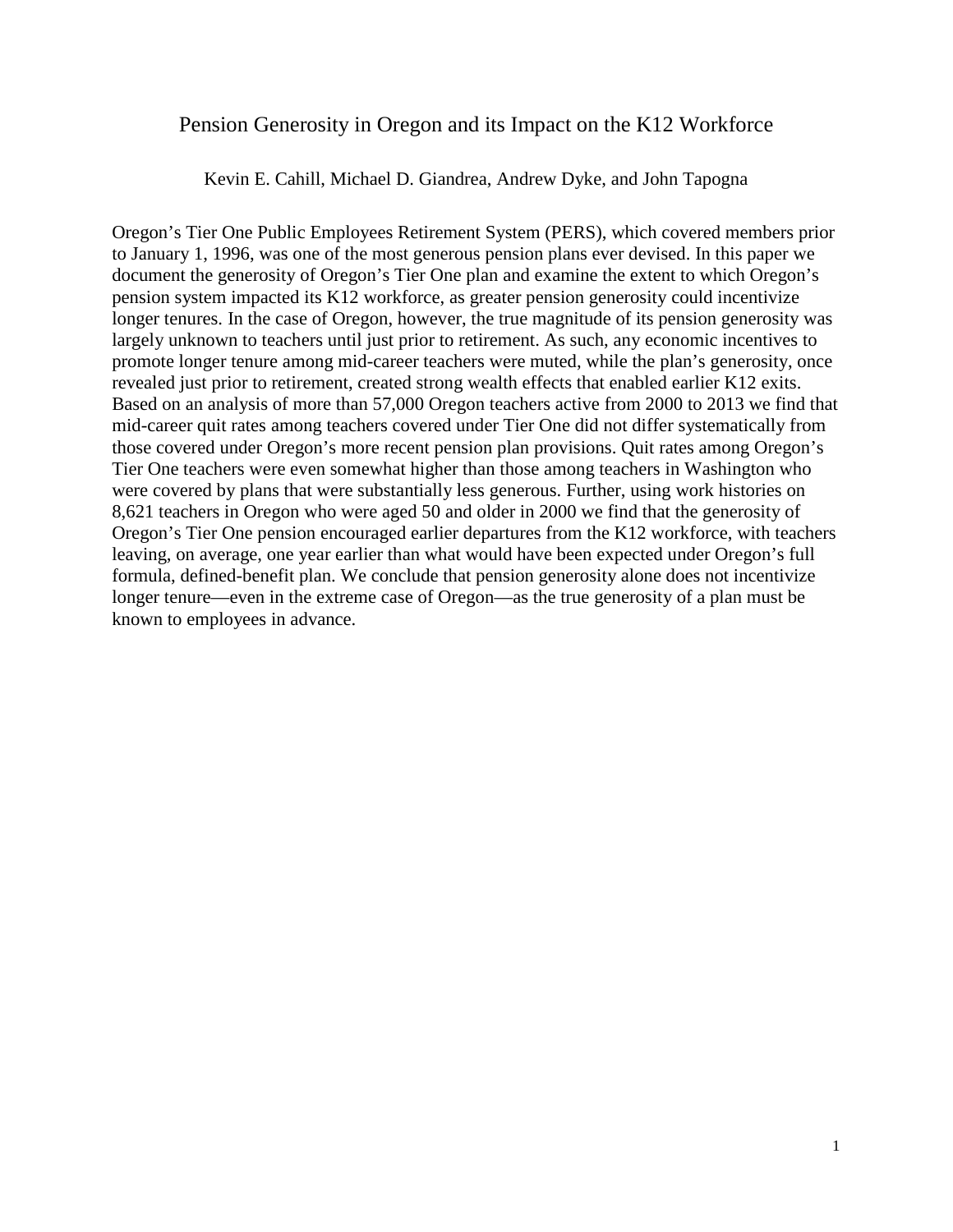### **I. Introduction**

Oregon's Tier One Public Employees Retirement System (PERS) was perhaps "one of the most generous" state pension plans ever devised.<sup>[1](#page-3-0)</sup> The plan's generosity was the product of a series of policy decisions by Oregon's state government made in the 1970s and 1980s that, most notably, guaranteed rates of return of eight percent and provided "excess crediting" when market rates exceeded this minimum threshold. Oregon's benefit calculation rules generated amounts that far exceeded the Oregon PERS Board's target of 50 percent replacement after 30 years of service. In fact, even before including worker Social Security retirement benefits, replacement rates for a large segment of the Tier One population exceeded 100 percent (Brewer, 2004; Oregon Public Employees Retirement System, 2015; Tapogna & Batten, 2007).

In this paper we explore the relationship between Oregon's pension generosity and its K12 workforce. Oregon provides a compelling case for analysis because it not only provided one of the most generous teacher pension plans in the nation, but also because the state adopted reforms in the 1990s and 2000s that substantially reduced the level of generosity, thereby allowing comparisons across teachers in the state (Brewer, 2004; Oregon Public Employees Retirement System, 2015; Tapogna & Batten, 2007). Further, the true generosity of Oregon's pension plan was not relayed to teachers on an individual basis until just prior to retirement. Therefore, while standard economic theory suggests that greater pension generosity could incentivize longer tenures, in the case of Oregon a priori one might expect that its pension generosity likely had minimal impact on mid-career attrition and then a sizable impact on earlier departures from the K<sub>12</sub> workforce.

l

<span id="page-3-0"></span> $1$  Brewer (2004), p. 33.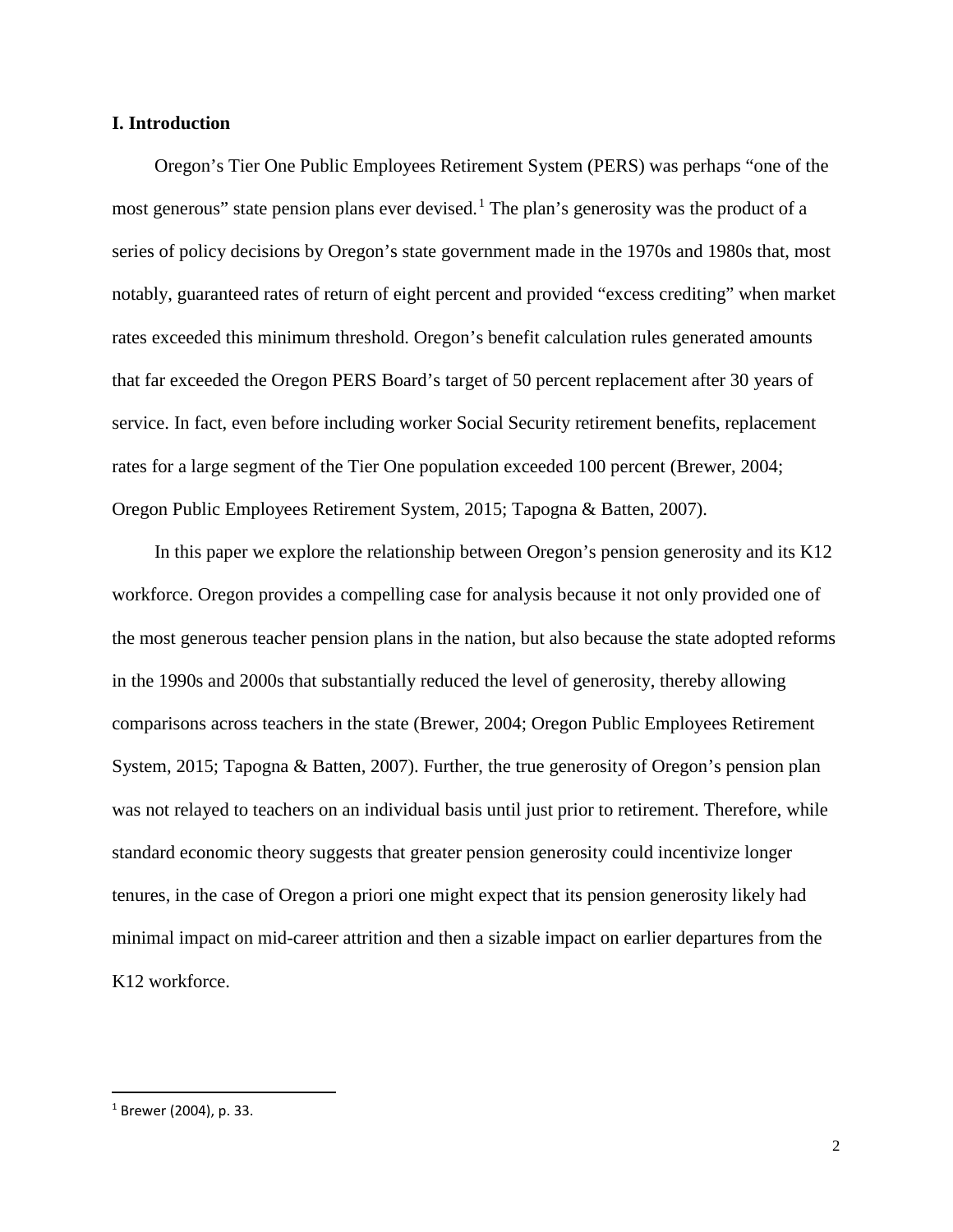We find evidence for both of these outcomes. An analysis of attrition based on Oregon teachers active from 2000 to 2013 revealed that quit rates among those covered under Tier One did not differ systematically from those covered under Oregon's more recent plans. Quit rates among Oregon's Tier One teachers were even somewhat higher than those among teachers in Washington who were covered by plans that were substantially less generous than Oregon's. These findings suggest that the generosity of Oregon's Tier One plan did not induce mid-career teachers to remain in Oregon's K12 workforce longer. Further, using work histories on 8,621 teachers in Oregon who were aged 50 and older in 2000, we find that the generosity of Oregon's Tier One money match provision encouraged earlier departures from the K12 workforce, with teachers leaving, on average, one year earlier than what would have been expected under Oregon's defined-benefit plan formula. These findings suggest that pension generosity alone does not incentivize longer tenure as the true generosity of a plan must be known to employees in advance to impact mid-career work decisions.

### **II. The evolution of Oregon's public pension system**

Oregon's Tier One PERS pension began in 1945 and covers individuals who were hired prior to January 1, 1996. The original program was a "money match" retirement plan in which employees contributed to a personal account throughout their careers and were credited with earnings on those contributions at a rate established by PERS. At the end of the employee's career, the employer would match this amount dollar for dollar. Based on the matched amount, the employer would then calculate an annuity using an assumed rate of return and discount rate (Brewer, 2004).

The money match plan initially fell short of policymakers' anticipated income replacement due primarily to low investment returns during the 1950s and 1960s. The PERS Board made a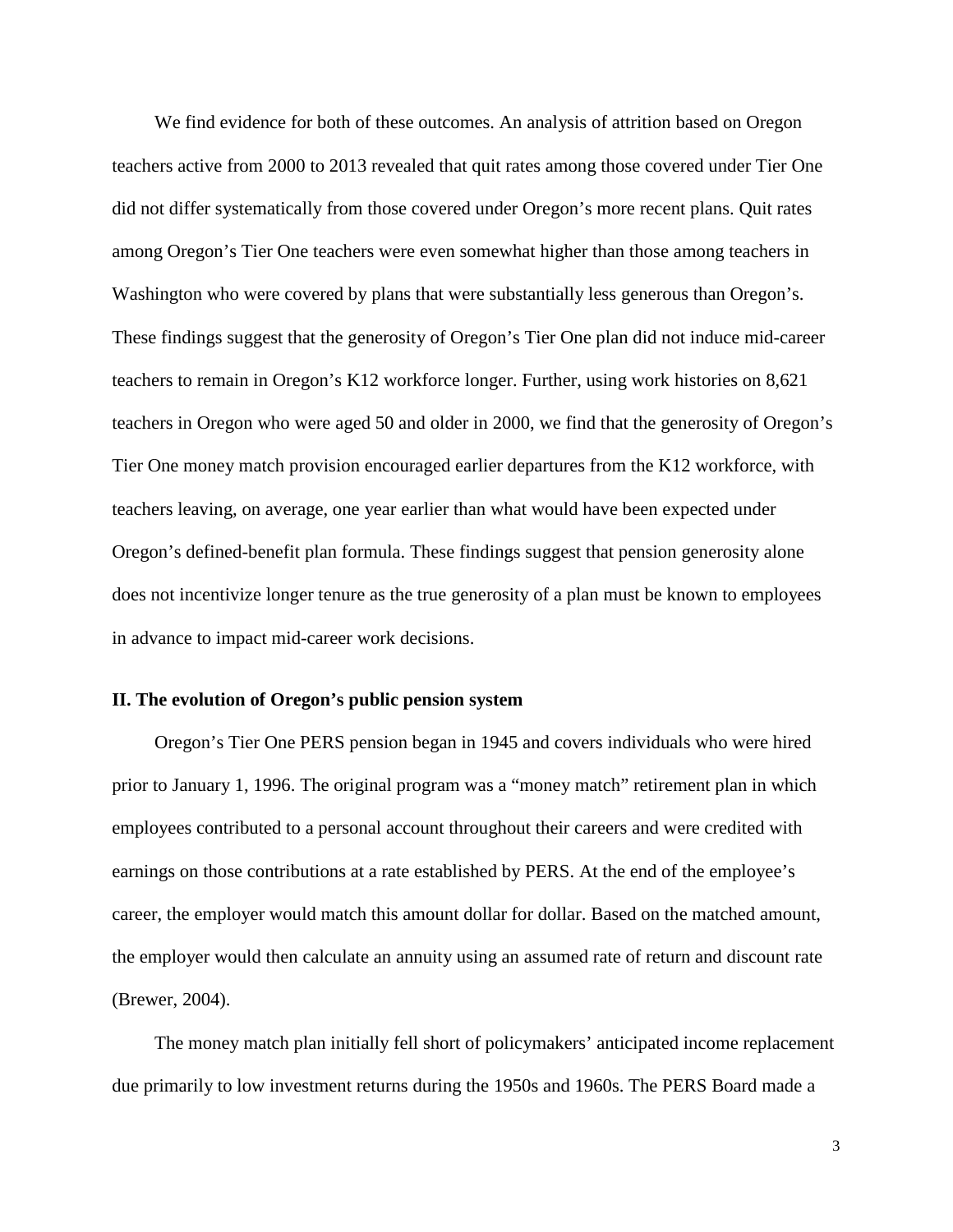series of changes with a goal of increasing the income replacement ratio obtained by the retiree. The new goal was a 75 to 85 percent replacement rate based on a combination of a public employees' PERS pension and Social Security retirement benefits, with Social Security providing 20 to 40 percentage points.

Under the revised plan, an employee's benefit was computed using three separate formulas with the employee receiving the highest of the three. Benefits under the first method, known as the "full formula," were determined using a traditional defined-benefit formula with an annual annuity based on final average salary, years or service, and benefit factor (1.67 percent in this case). The formula was designed to obtain the income replacement goal whereby after 30 years of service the PERS defined-benefit pension alone would provide 50-percent replacement  $(50\% = 30 \times 1.67\%)$ , with Social Security providing the rest (Board of Trustees of OASDI, 2015; Brewer, 2004; Tapogna and Batten, 2007).

Under the second method, referred to as the "money match" formula, the pension board acted as if six percent of the employee's salary was contributed to an account and the account received a guaranteed minimum annual rate of return (ranging from 5.5 to 8.0 percent over time), in addition to excess crediting when the market rate of return exceeded this amount.<sup>[2](#page-5-0)</sup> The contribution was originally paid for by the employee (i.e., subtracted from salary), but over time was increasingly paid for by the employer (i.e., not subtracted from salary). At the time of retirement, the employee's account balance was used to calculate an annual annuity which was then doubled (or matched).

The third method, called the "formula plus annuity," was available to those employees who began contributing to their account before 1981. The value of the individual's benefit under the

 $\overline{\phantom{a}}$ 

<span id="page-5-0"></span><sup>&</sup>lt;sup>2</sup> The assumed nominal earnings rate was increased from 5.5% to 7.0% in 1975; from 7.0% to 7.5% in 1979, and from 7.5% to 8.0% in 1989. See Oregon Public Employees Retirement System (2015), pp. 9-10, for details.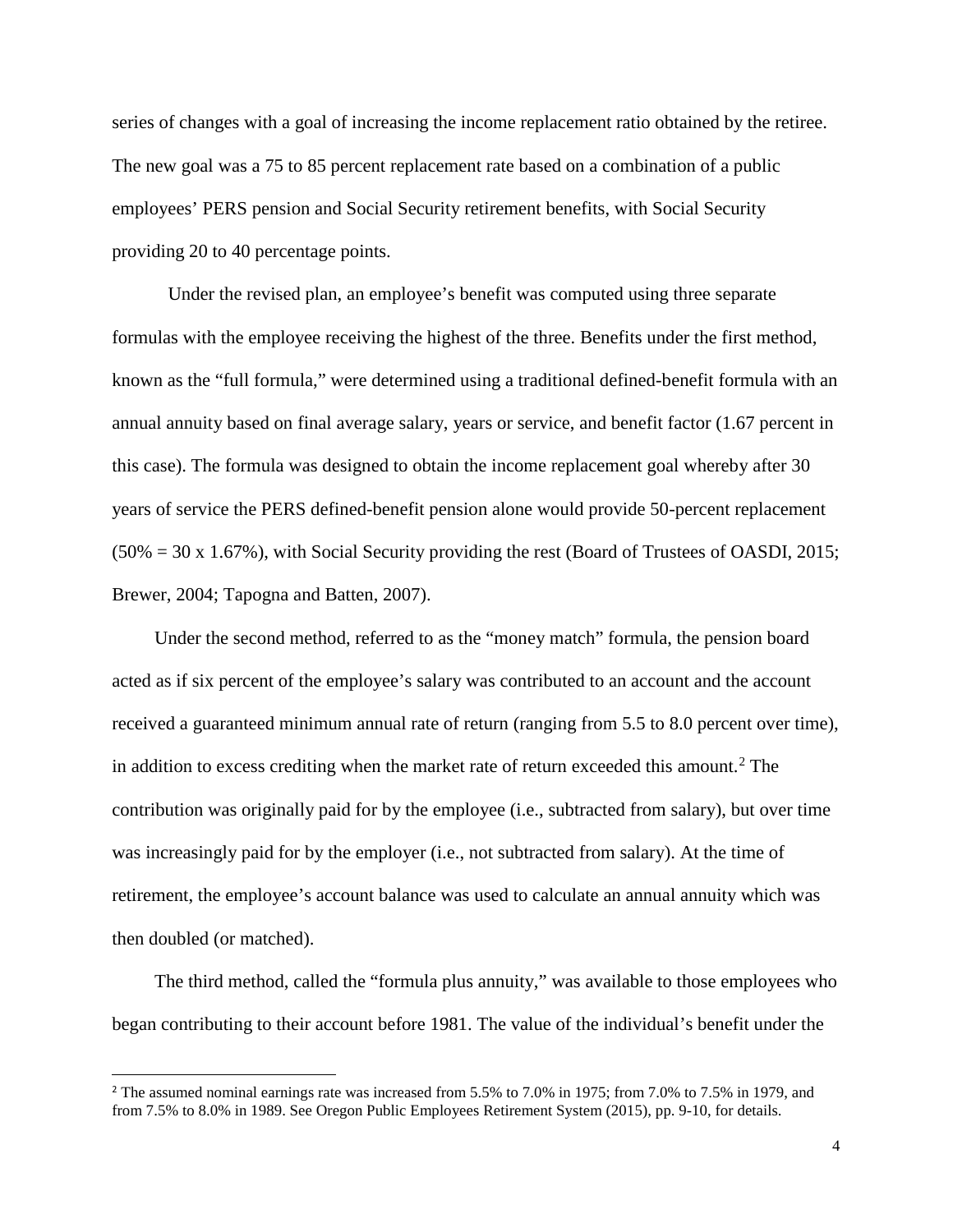formula plus annuity method was equal to the employee's account balance (annuitized) plus the product of 1 percent of final average salary and years of employment.<sup>[3](#page-6-0)</sup> For each of the three methods, a cost of living adjustment was made to payments over time that was equal to the lesser of 2 percent or the rate of inflation (Brewer, 2004; Oregon Public Employees Retirement System, 2015).

The money match formula yielded substantially higher benefit amounts than those under the full formula or the formula plus annuity method. As shown in Figure 1, between 1998 and 2004 nearly 9 out of 10 Oregon employees retired with benefits calculated using the money match formula. Further, the average amount by which the money match method exceeded the full formula amount was large, ranging from 11 percentage points (61% compared with the 50% target) to 50 percentage points (100% compared with the 50% target) among employees with 30 years of service (Figure 2).

The generosity of the money match formula is even more pronounced relative to the defined-benefit-style full formula when all eligible PERS members are included, not just those with 30 years of service. Using publicly-available, individual-level records for all Tier One beneficiaries in Oregon in the year 2000 we plot actual replacement ratios, not including Social Security retirement benefits, by months of service and overlay the formulaic amount under the defined-benefit plan (Figure 3). For the large majority of Tier One beneficiaries in the year 2000, replacement rates based on the money match formula far exceeded the full formula amount, and for a substantial minority of employees the amount under the money match method was as much as four to ten times higher than the amount under the full formula approach.

l

<span id="page-6-0"></span><sup>&</sup>lt;sup>3</sup> Since 1998, the formula plus annuity benefit was used for less than 10 percent of retirees, with the exception of 2010, when approximately 17 percent of retirees had benefits calculated this way. See Figure 1 and Oregon Public Employees Retirement System (2015) for details.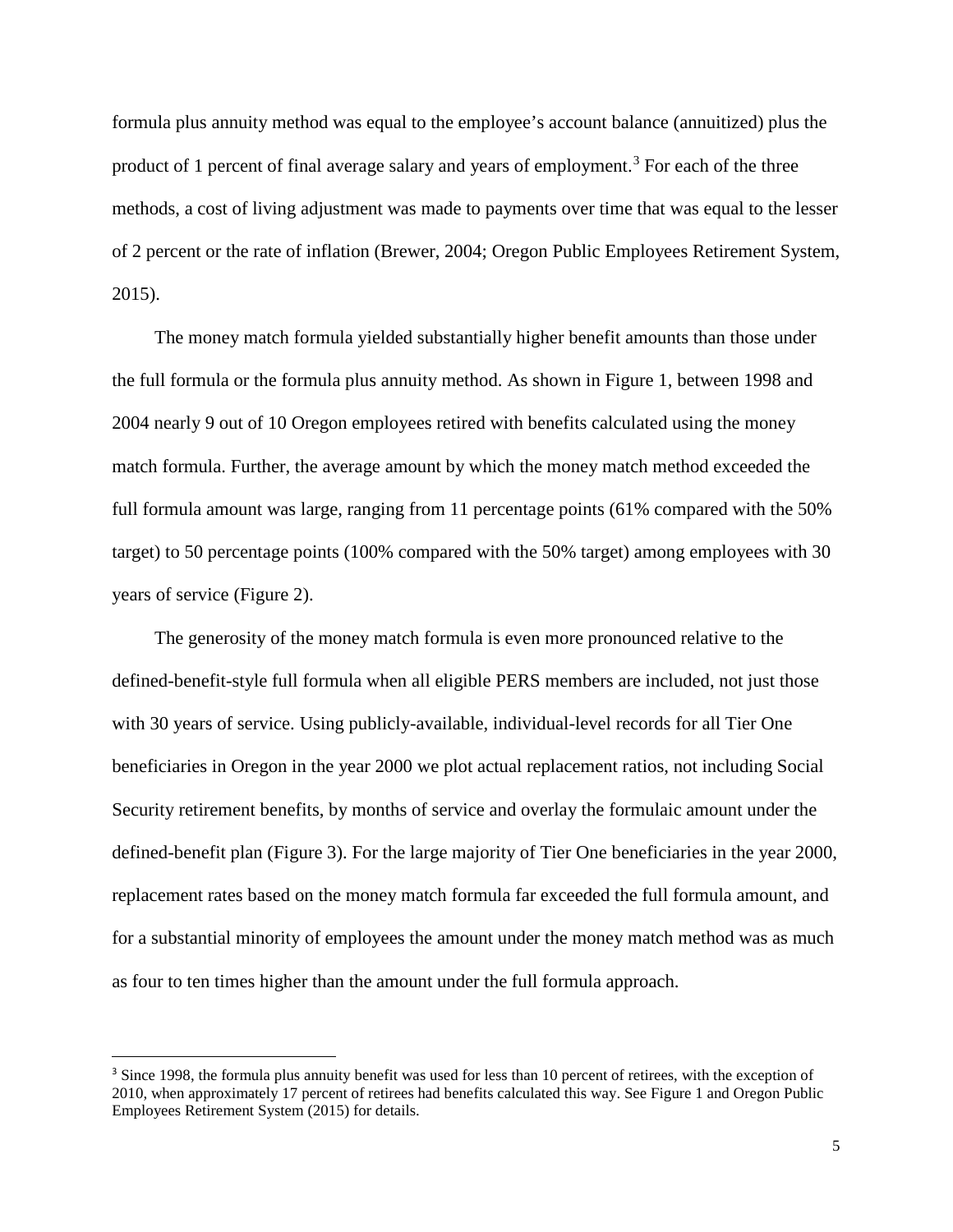The reason the money match provision overshot the target was due in large part to the *combination* of guaranteed eight percent returns, even during market downturns, and excess crediting when market returns exceeded the threshold. Figure 4 plots investment returns and Tier One earnings from 1970 through 2014. As shown in the chart, when investment returns exceeded the guaranteed minimum rate, PERS members were awarded the market rate of return, net of a minor adjustment. When the market performed below the guaranteed rate of return, members were shielded from low stock market returns and awarded a guaranteed minimum. PERS members, therefore, received the rewards of investing in the market (high rates of return in strong years) but were immune to the risks of doing so (low or negative returns in weak years). The system was primed to fail because the state took the other side of this deal—to pass though market returns during strong years and make up for the shortfalls in weak ones. In short, the state insured against market risk and received no compensation for doing so.

The PERS Board recognized that the money match provision was unsustainable and beginning with employees hired after January 1, 1996, Oregon's PERS Board replaced the Tier One system with a Tier Two system. The Tier Two plan still contained a money match component, but without the guaranteed eight percent rate of return that existed under the Tier One plan. The full formula benefit calculation method of the Tier Two system resembled that of the Tier One system albeit with an increase in the normal retirement age from age 58 to age 60 (Brewer, 2004; Oregon Public Employees Retirement System, 2015).

Still, the PERS Board determined that even the Tier Two system was too costly and additional reforms were taken such that employees hired after August 28, 2003 were enrolled in the Oregon Public Service Retirement Plan (OPSRP). Under the OPSRP plan the normal retirement age under the full formula was increased from 60 to 65. Further, the credit per year of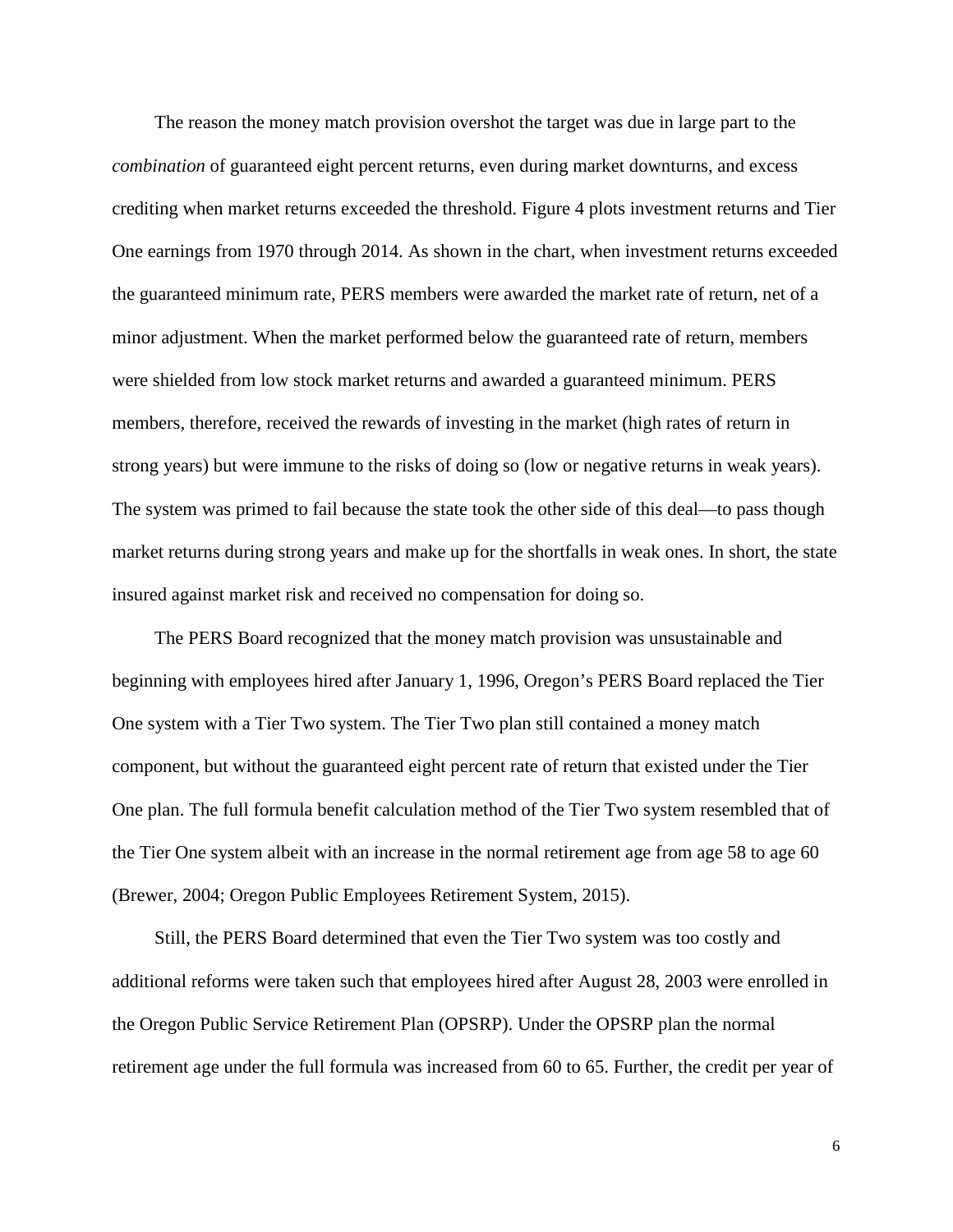service was reduced from 1.67% to 1.5%, yielding 45 percent replacement after 30 years of service (45% = 1.50%/year  $*$  30 years) instead of 50 percent (50% = 1.67%/year  $*$  30 years). Most importantly, the money match provision was no longer offered under OPSRP. The outcome of these policy changes is that Oregon currently operates three plans (Tier One, Tier Two, OPSRP) with participation depending on when individuals were hired (Brewer, 2004; Oregon Public Employees Retirement System, 2015; Tapogna & Batten, 2007).

The impact of Oregon's pension system reforms was visible within a decade. Average replacement ratios for individuals with 30 years of service, not including Social Security retirement benefits, declined substantially from 100 percent in 2000 to 66 percent in 2014 (Figure 2). Further, a scatter plot of replacement rates by years of service for all Oregon PERS beneficiaries in 2012, again based on publicly-available, individual-level records, reveals a general drift downward towards the 50-percent target replacement rate under the full formula plan (Figure 5). Several actions taken by the PERS Board, including moving new hires from the Tier One plan to the Tier Two plan (for those hired between January 1, 1996 and August 28, 2003) or the OPSRP plan (for those hired on or after August 29, 2003), led to substantial improvements with respect to how actual replacement rates aligned with the target.

#### **III. The generosity of Oregon's Tier One plan in perspective**

According to a replacement rate analysis conducted by Oregon PERS using a study population of 82,298 retirements, the mean final average salary among retirees from 1990 to 2014 was \$49,441, and the average replacement ratio from the PERS pension was 54 percent (Oregon Public Employees Retirement System, 2015). These values imply an average annual benefit of roughly \$26,700 (\$26,700 = \$49,441  $*$  54%) though, notably, the actual amount might differ from this simplified calculation if final average salary and replacement rates are correlated.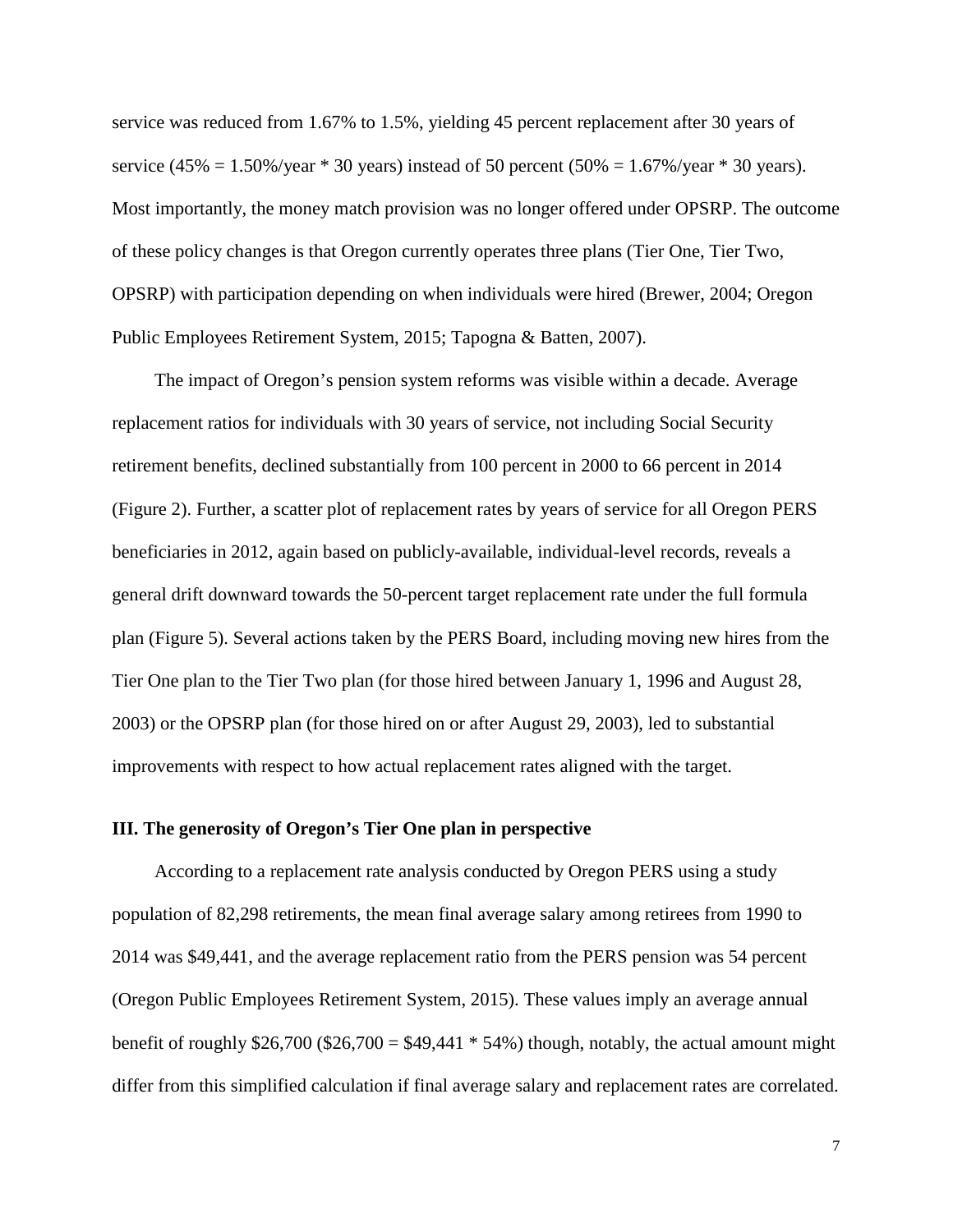These values, while meaningful in many contexts, are not particularly insightful when assessing the generosity of the Tier One plan because these values mix benefits under both the Tier One and Tier 2 plans and also mix teachers with varying years of service.

A more meaningful way to assess the generosity of Oregon's Tier One plan is to compare the present discounted value of pension wealth across plans, holding a teacher's profile constant and using average life expectancy, an assumed rate of return on assets, and the same discount rate across plans. The Center for Public Service (CPS) at Portland State University conducted this type of analysis and the results illustrate just how large the gap is between the full formula and the money match benefit calculation method for teachers retiring in 2013 (Keisling, Winthrop, Crawford, 2013). According to the CPS study, the present discounted value of the full formula defined-benefit retirement benefits for a representative teacher in Portland retiring in 2013, including the value of Social Security benefits, is roughly \$1.1 million. Under the Tier One money match method the benefit is roughly \$1.7 million—more than 50 percent higher (Figure 6). The present discounted value under the money match formula is also more than 50 percent higher than the benefits for teachers in nearby Seattle, Washington, who were covered under a defined-benefit plan if they were hired prior to 1996, and a defined-benefit or hybrid plan if hired thereafter.

We take the CPS study one step further by examining the present discounted value of pension benefits across the three Oregon Plans (Tier One, Tier Two, OPSRP) and the three Washington plans (TRS1, TRS2, TRS3) that have been in place at various points in time over the past several decades.<sup>[4](#page-9-0)</sup> For our analysis we use as an example a hypothetical teacher who retired at age 62 in 2014 with 30 years of credited service and a final average salary of \$65,000 per year.

l

<span id="page-9-0"></span><sup>4</sup> See Goldhaber, Grout, and Holden (2015) for details on each plan.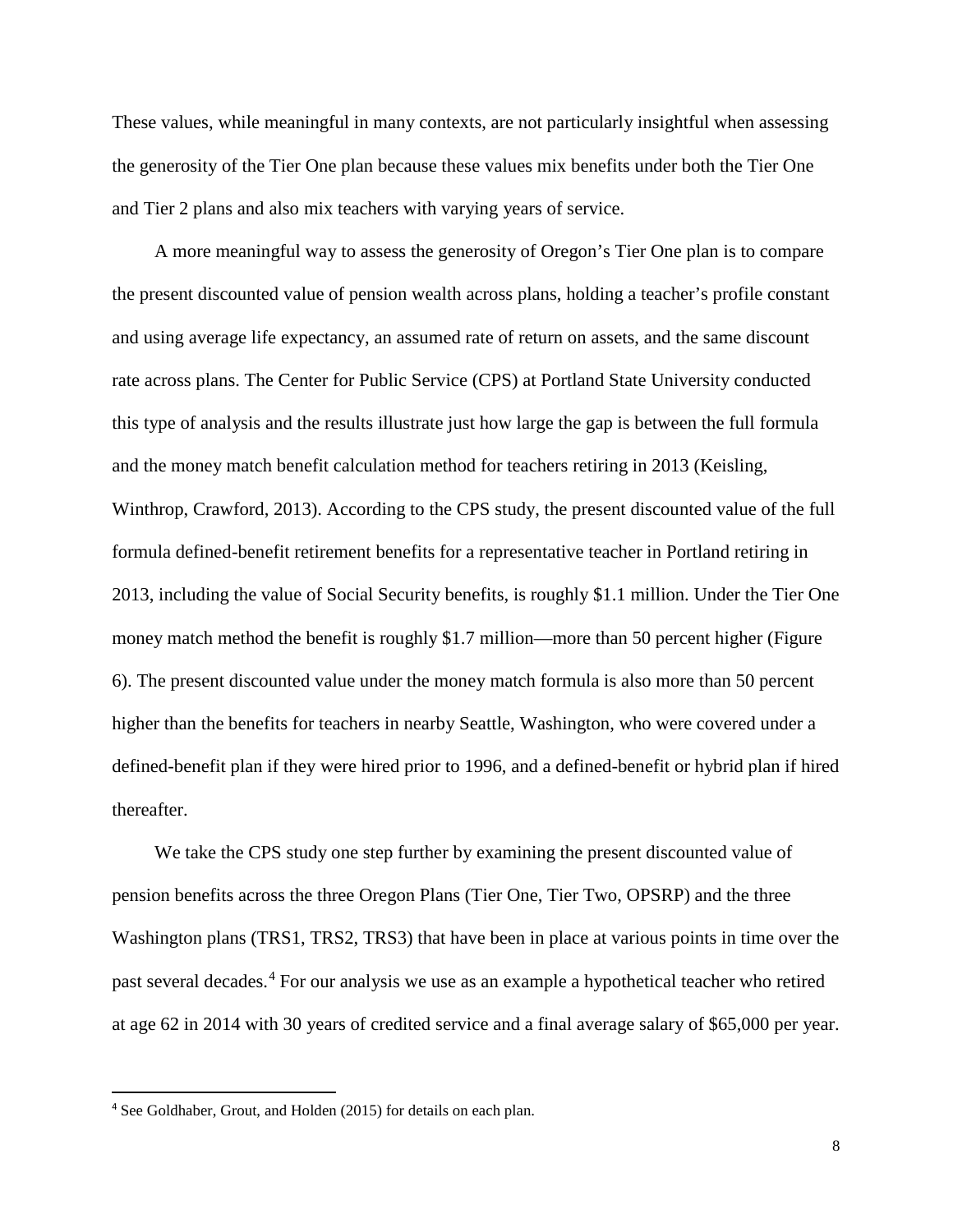The present discounted value of Tier One money match benefits for this teacher is \$1,476,822, notably similar to the values calculated by Keisling, Winthrop, Crawford (2013), once Social Security benefits are removed from their estimate.

The present discounted value of benefits under the next highest plan for this teacher is \$817,811 under Oregon's OPSRP plan—only slightly more than half (55%) that of the Tier One money match amount (Figure 7). Notably, the OPSRP plan is a hybrid that includes a definedcontribution component, and for the defined-contribution part of the plan we assume an annual employee contribution of five percent and an annual market rate of return of eight percent. Similarly, the present discounted value of pension benefits under Washington's TRS1 and TRS2 plans is roughly half (51%) that of Oregon's Tier One money match plan. The present discounted value of pension benefits under Washington's TRS3 plan, a hybrid, falls below Washington's TRS2 and TRS3 plans, and is just 43 percent of the Tier One money match amount.

The generosity of Oregon's Tier One money match is also substantially higher than that of a representative public-sector defined-benefit plan with benefits of two percent of final average salary multiplied by years of service (\$1,476,822 compared with \$710,818) or with benefits defined as 1.5 percent of final average salary multiplied by years of service (\$1,476,822 compared with \$533,114). Finally, Oregon's Tier One money match formula yields a present discounted value benefit that is more than *seven times* larger than a representative definedcontribution plan based on a five percent contribution and an eight percent return. This large discrepancy is notably a product of applying the eight percent rate of return in all future years when calculating the annuity amount associated with the money match account balance. Simply put Oregon's Tier One money match method produced benefits that were substantially larger than other public sector pension plans.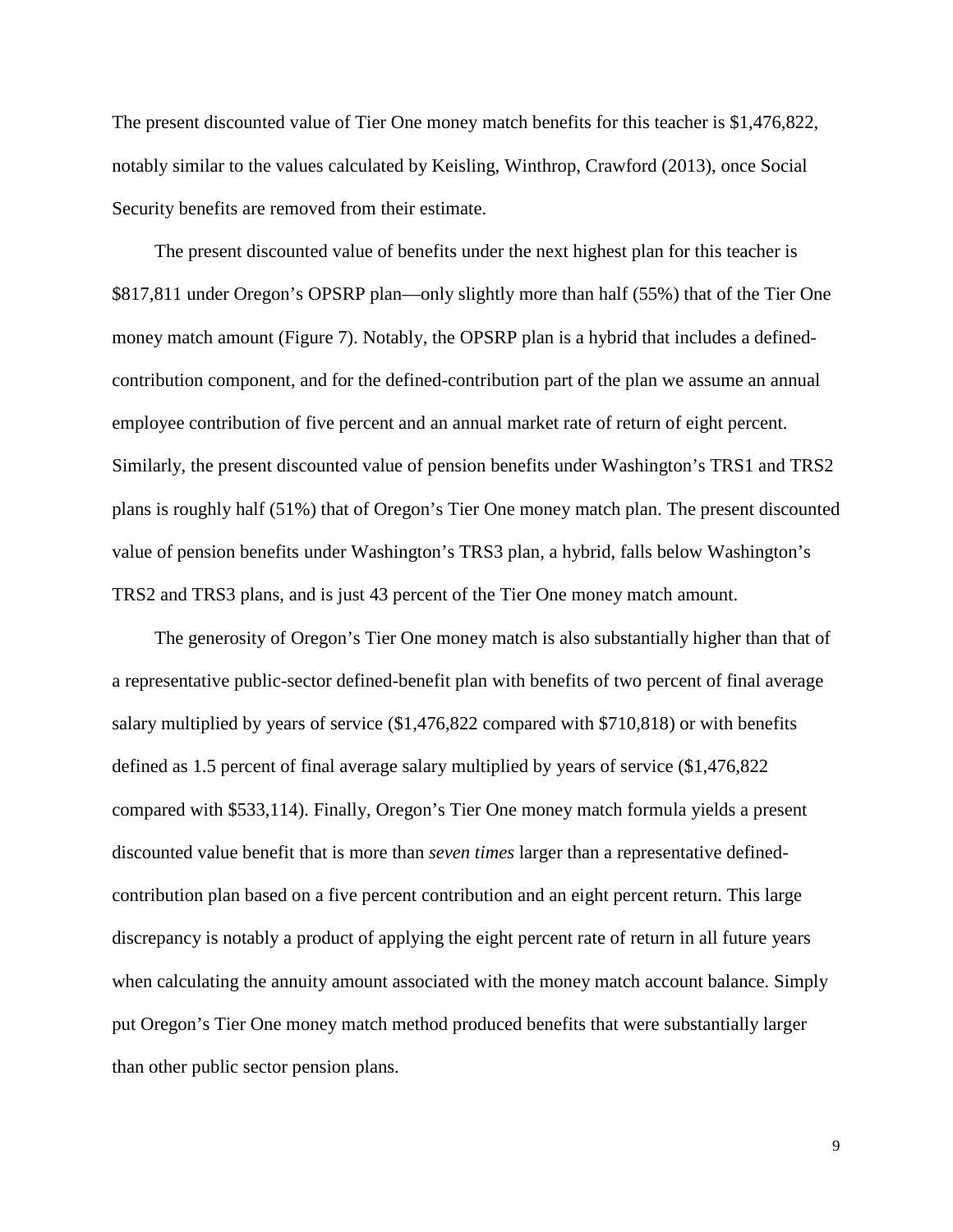What aspects of Oregon's Tier One plan explain such large benefit amounts? To answer this question we first calculate the present discounted value of Tier One pension benefits for all active teachers in Oregon aged 50 and older in the year 2000, using administrative records from the Oregon Department of Education (ODE). Based on age, years of service, and current salary for 8,621 teachers in Oregon in 2000, we calculate the mean present discounted value of pension benefits under the full formula to be approximately \$522,000, not counting the value of Social Security benefits. Under a simplistic assumption that retirement lasts 20 years, and another simplistic assumption of a zero net discount rate, this amount yields an annual pension of approximately \$26,100, which is more or less in line with the calculations provided by the PERS Board.

In contrast the mean present discounted value of Tier One pension assets under the money match formula for this sample of Oregon teachers is approximately \$1.43 million—nearly three times as large as the \$522,000 estimate for the full formula estimate (Figure 8). Each component of the money match provision has a substantial impact on pension wealth. If the Tier One formula options are adjusted slightly we estimate the effect of each component of the present discounted value of pension wealth for participants. The present discounted value of pension assets is approximately \$816,000 using the money match provision and the guaranteed rate of return of 8 percent but without the excess crediting provision. The present discounted value becomes \$1.15 million under the money match method with excess crediting but not the 8 percent guaranteed rate of return. In short, both the minimum rate of return and excess crediting had a sizable impact on the pension wealth of Oregon's teachers.

#### **IV. What did Oregon receive in return for its pension generosity?**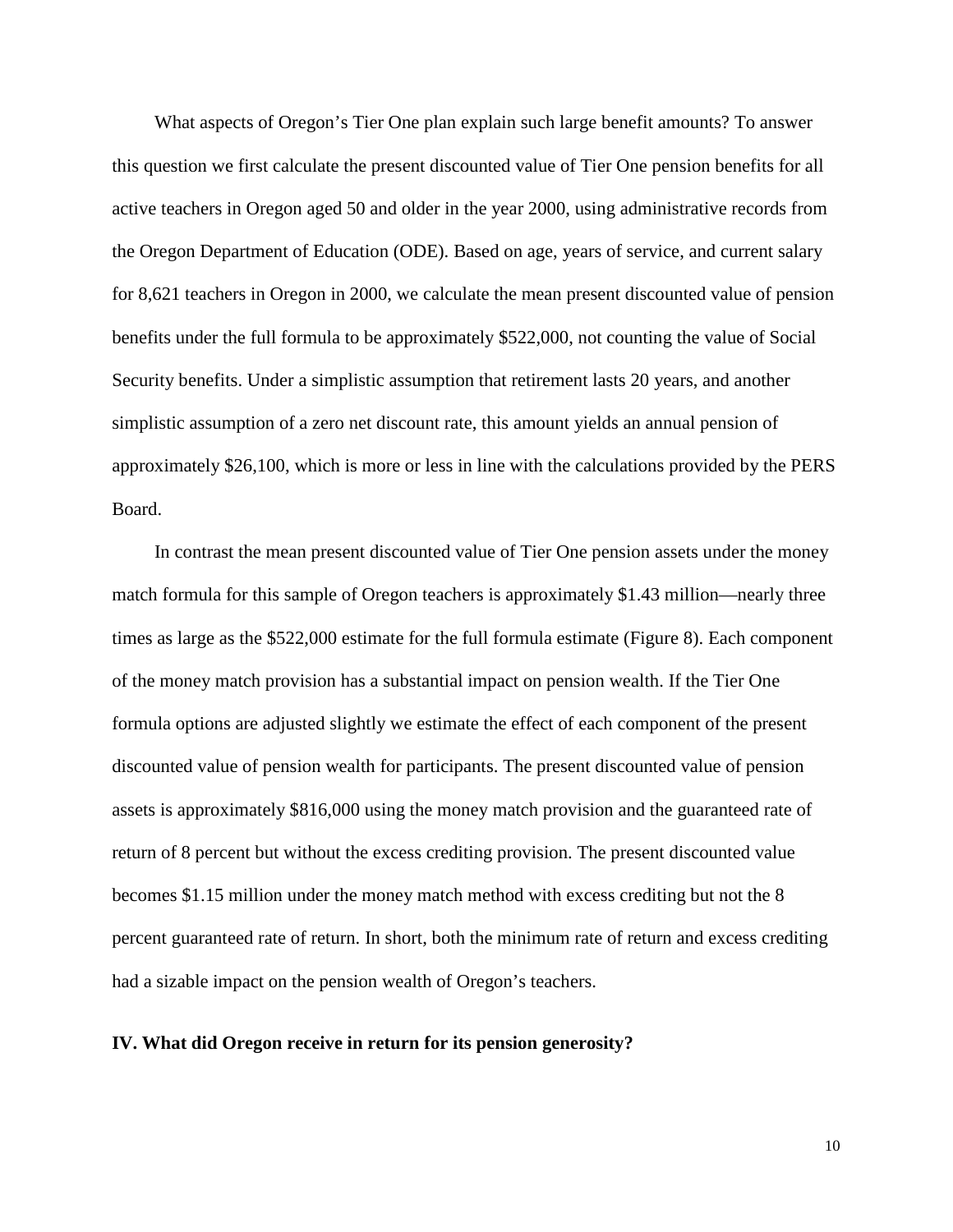Oregon arguably received something in return for the expenditures associated with its Tier One pension system, and it is important to understand the magnitude of this benefit when considering the full impact of the money match pension promises. One way to assess the economic impacts of Oregon's PERS system is to quantify the economic impacts of Oregon's pension payments. Oregon's PERS administrators have done so and estimate that these payments generate \$3.9 billion in total economic value to the state annually (Oregon Public Employees Retirement System, 2015). While such estimates might be useful for some purposes, these types of calculations are limited for at least two reasons. First, these economic impacts do not represent the *net* impact of these retirement benefits because the calculations do not take into account the next best alternative use of such funds. Had these funds not been used for pension benefits, they would have been used some other way and the PERS administrators' calculations should be compared against the economic impacts of this alternative use. Second, the PERS administrators' calculations are highly dependent on an assumed economic multiplier, which could overstate the magnitude of certain economic impacts, including the estimated 35,999 jobs resulting from these pension payments.

A more direct impact of the Tier One pension system is its impact on teachers' work decisions, including whether to remain in the K12 workforce throughout their career and when to leave the K12 workforce. One justification for the provision of generous retirement benefits is that it will help attract and retain a high quality workforce. Defined-benefit pension plans with well-defined formulas based on an employee's final average salary and years of service provide economic incentives for workers to remain with their employers. The longer the employee remains with their employer, the larger their retirement benefit becomes because salaries by and large increase over time and because additional years of service increase the percentage of final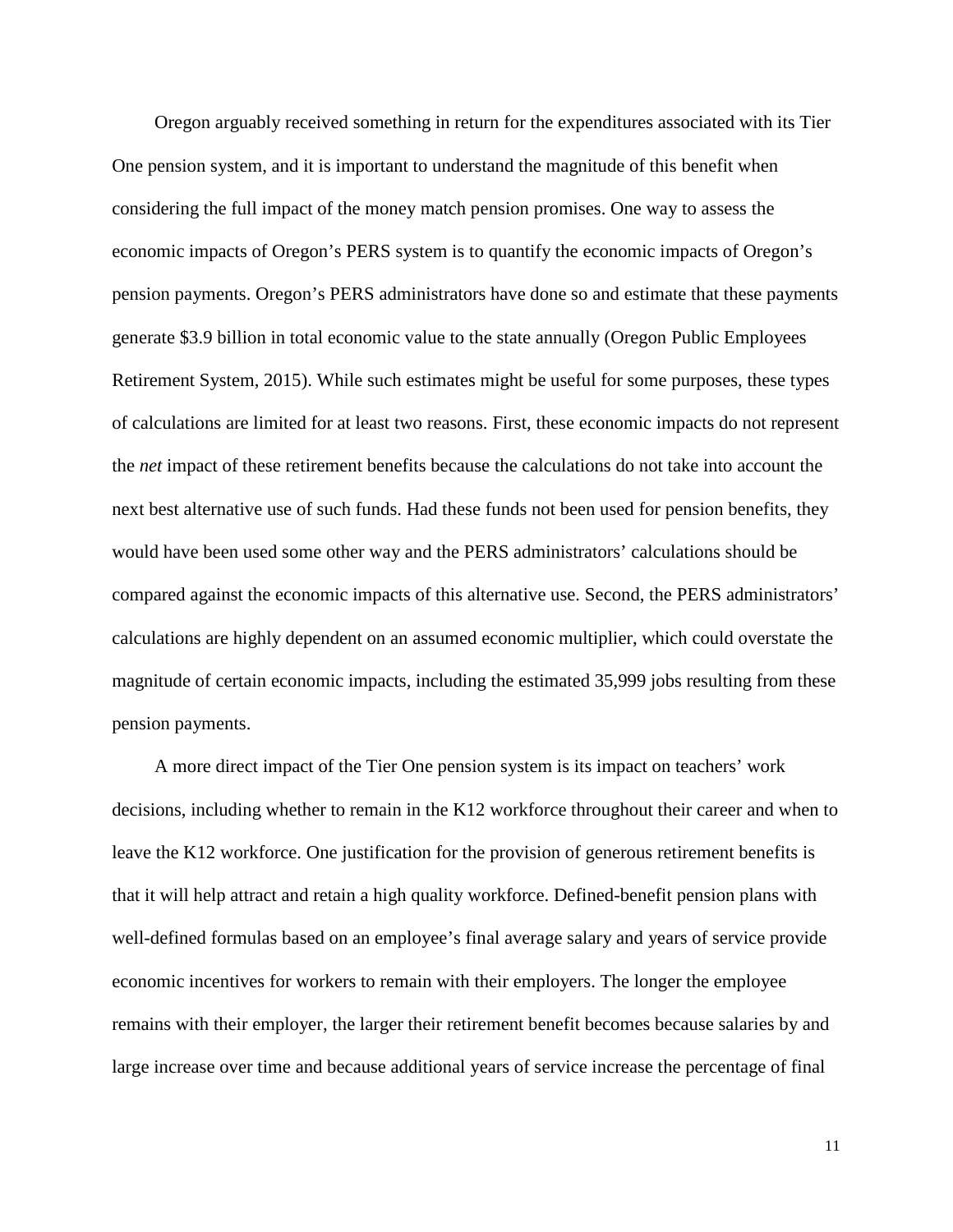average salary upon which retirement benefits are based. Defined-contribution plans may also contain incentives for an employee to remain with their employer if the employer makes a contribution on behalf of the employee or matches a portion of the employee's contribution (Cahill, Giandrea, & Quinn, 2015a,b). In both cases, the benefit structure needs to be known to the employee in order to incentivize the employee to remain with their employer.

Importantly in the case of Oregon, the magnitude of its pension benefits under the money match provision was largely not known to teachers for much of their tenure. Annual statements prior to 1994 and after 2001 provided just the teacher's contributions and credited earnings, and from 1994 to 1996 annual statements included the defined-benefit formula amounts. Only from 1997 to 2001 did annual statements include projected monthly benefit amounts under the money match provision (Brewer, 2004).

Other features of the money match benefit calculation also imply that teachers were likely not aware of the provision's scale. First, the full thrust of the Tier One money match formula includes not just the guaranteed eight percent return over the teachers' work history, but also the guaranteed eight percent return throughout retirement. So, even for teachers monitoring their account value, the impact of guaranteed returns of eight percent (later reduced to 7.75%) into the future, used to calculate the annuitized amount, were likely not fully appreciated until these amounts were actually tallied for teachers. Second, for the cohort of teachers covered under Tier One, market returns more or less were largely positive for the 25-year period between the mid-1970s and 2000, with some notable exceptions in the early 1990s. The largest differences between market returns and the guaranteed eight percent minimum did not occur until the market downturns in the early 2000s and in 2008. While other investors were experiencing substantial reductions in principal during these periods, those covered under Tier One received a full eight-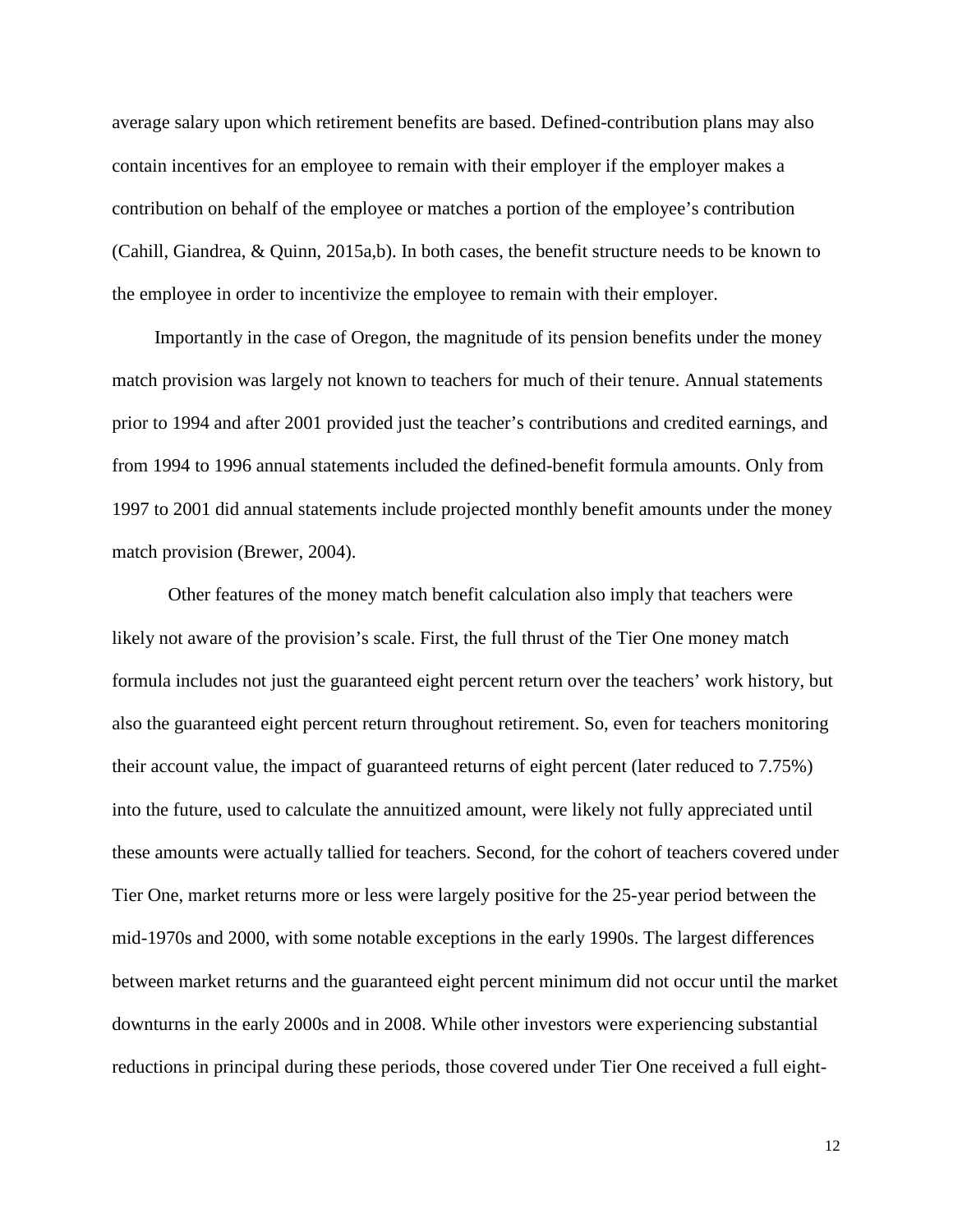percent return. As noted in Brewer (2004), "More than other benefit forms, Money Match allowances cannot reasonably be determined or valued in advance of a member's retirement. That is largely so because the employer matching benefit is calculated at retirement. The value of the benefit is the joint product of market performance, which defies accurate prediction, PERS' administrative practices and, ultimately, the terms of the PERS contract."<sup>[5](#page-14-0)</sup>

#### **V. The impact of Oregon's Tier One plan on mid-career teacher attrition**

Given that the true generosity of the money match provision was likely not fully appreciated until much later in teachers' careers, a priori we would anticipate little impact on mid-career teacher attrition. We find that average tenure among teachers in Oregon declined precipitously during the time that the vast majority of teachers were retiring under the Tier One pension plan (Figure 9). Further, relative to teachers in nearby Washington, who were covered under a standard defined-benefit formula or hybrid plan, Oregon's teachers had lower levels of tenure on average for much of the 2000 to 2010 time period. Perhaps more importantly, the trend in tenure for Oregon teachers over this decade resembled that of teachers in both Washington and the United States generally. The similarity of these trends is perhaps "the dog that didn't bark"—Oregon's Tier One pension generosity certainly did not appear to disrupt the broader trend. However, a more detailed analysis is required in order to say anything definitive.

We use administrative records from the Oregon Department of Education (ODE) and the National Center for Education Statistics' (NCES) Common Core of Data (CCD) to examine how attrition among mid-career teachers in Oregon differs by pension plan status. The ODE data contain 57,763 unique teacher observations from the 2000-1 academic year through the 2013-4 academic year, for a total of 388,154 teacher-year observations. For each teacher we know his or

l

<span id="page-14-0"></span><sup>5</sup> Brewer (2004), p. 35.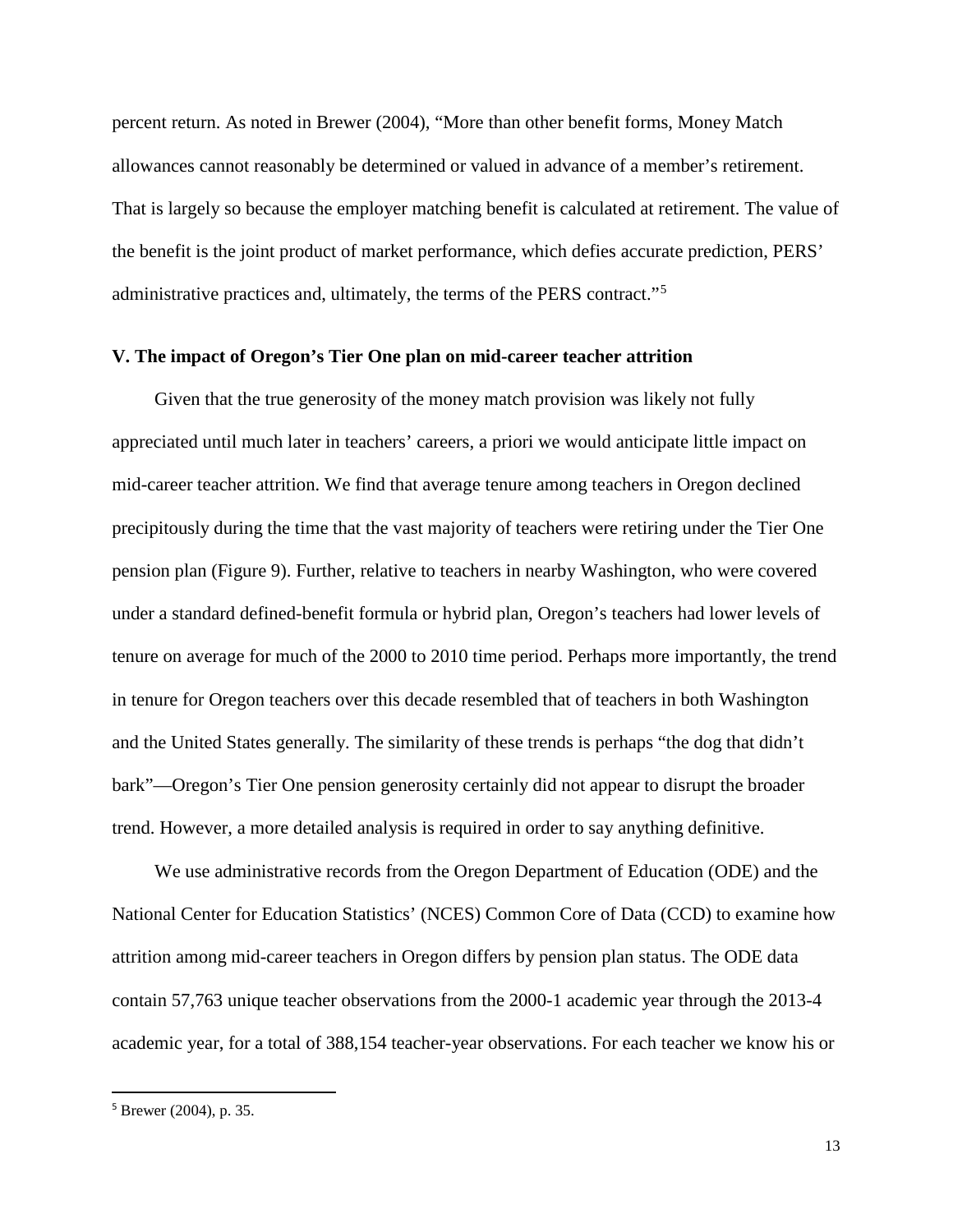her work status and full-time equivalent (FTE) status in each academic year, as well as the teacher's age, gender, ethnicity, and years of service both within Oregon and outside of Oregon. School-level identifiers allow us to match the teacher-level data with the CCD dataset. The CCD dataset provides information on school size, school ethnic composition, and school level (elementary, middle, high school), potentially important factors when evaluating teacher attrition.

We first evaluate the impact of Oregon's Tier One plan on teacher attrition descriptively by plotting the quit rates among Oregon's teachers by years of service. Our dataset limits the extent we can examine new teacher attrition because it begins with the academic year 2000-1 and Tier One eligibility ended for new teachers starting on January 1, 1996. Similarly, our dataset extends to the 2013-4 academic year which by and large limits an analysis of teacher attrition beyond 15 years of service for those covered under the Tier Two and OPSRP plans. Therefore, we focus on quit rates among teachers with between 6 to 15 years of service. Further, one goal of our analysis is to compare quit rates in Oregon with those in nearby Washington, whose teachers were covered under plans that were substantially less generous that Oregon's Tier One plan, as noted earlier (see Figure 7). The quit-rate comparisons between Oregon and Washington shed light on whether teachers covered under Oregon's more-generous Tier One plan had lower quit rates relative to their counterparts in Washington.

We find that quit rates among Oregon's teachers are generally higher than those among Washington's teachers (Figure 10). Further, within the Oregon sample, teacher quit rates for those covered under Tier One are not consistently lower than those covered under Tier 2 or OPSRP. Quit rates are somewhat lower between 6 to 10 years of service and then somewhat higher for 10 to 12 years of service, and nearly identical thereafter. So, descriptively, the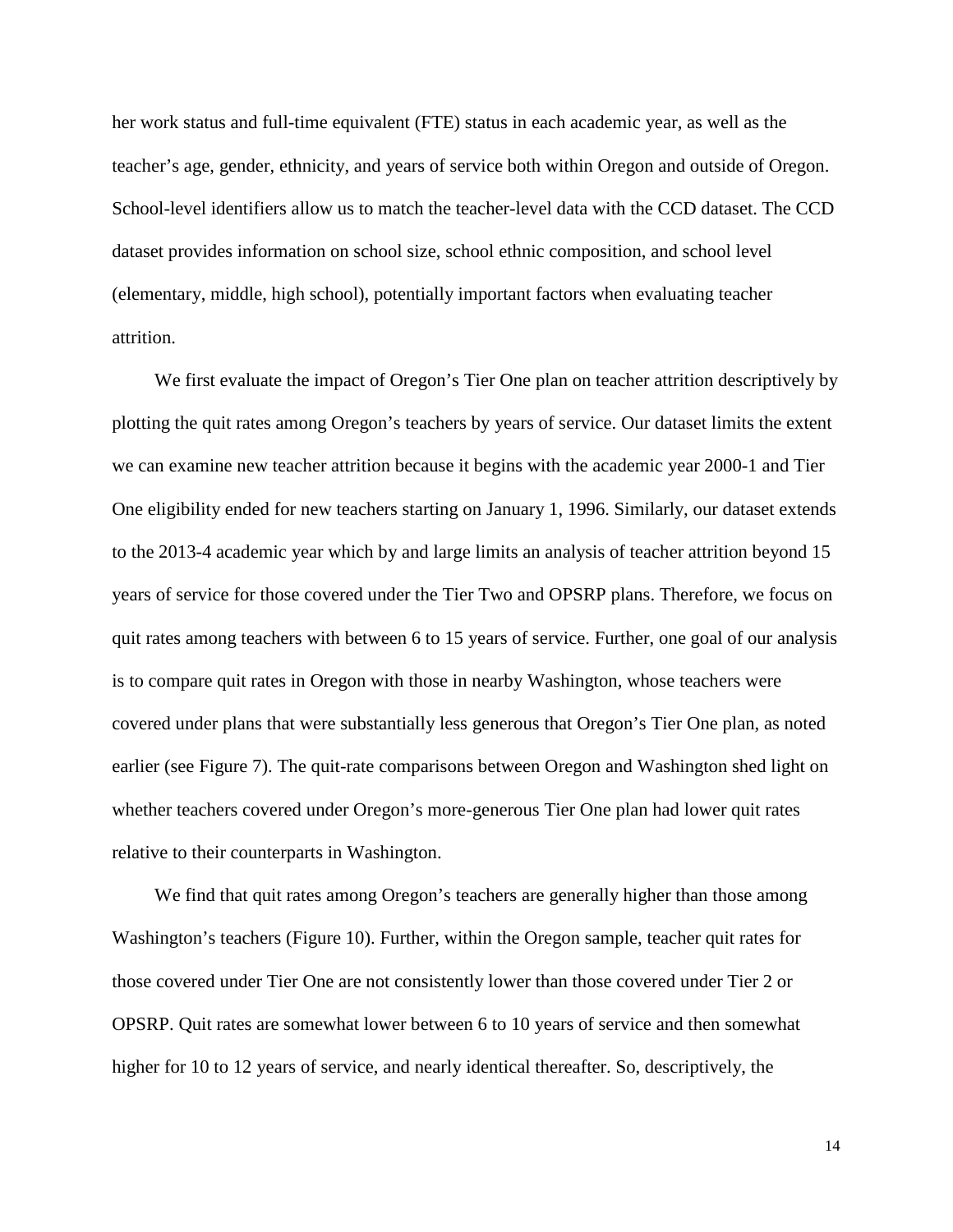evidence suggests that Oregon's Tier One plan did not lower turnover among its teachers. Of course, descriptive analyses do not control for a multitude of factors that might explain (or mask) differences between teachers covered under the Tier One plan or the Tier 2 and OPSRP plans. To do so, we examine quit rates in a multivariate context.

We hypothesize that after controlling for other observable factors participation in the Tier One pension plan does not reduce the likelihood of leaving teaching relative to those in the Tier Two and the OPSRP pension plans. We estimate a series of discrete choice hazard models that follow a structure proposed by Goldhaber, Grout, and Holden (2015). The model estimates a teacher's propensity to quit in a given school year as a function of teacher and school characteristics as well as years of service and pension plan type. The model is as follows:

$$
p_{it} = \frac{e^{\sum_{t=2000}^{2013} (\sigma_t 1(YOS=t)) + \sum_{t=2000}^{2013} (\gamma_t 1(YOS=t)) + \sum_{t=2000}^{2013} (\gamma_t 1(YOS=t)) + \sum_{t=2000}^{2013} (\gamma_t 1(YOS=t)) + \sum_{t=2000}^{2013} (\gamma_t 1(YOS=t)) + \sum_{t=2000}^{2013} (\gamma_t 1(YOS=t)) + \sum_{t=2000}^{2013} (\gamma_t 1(YOS=t)) + \sum_{t=2000}^{2013} (\gamma_t 1(YOS=t)) + \sum_{t=2000}^{2013} (\gamma_t 1(YOS=t)) + \sum_{t=2000}^{2013} (\gamma_t 1(YOS=t)) + \sum_{t=2000}^{2013} (\gamma_t 1(YOS=t)) + \sum_{t=2000}^{2013} (\gamma_t 1(YOS=t)) + \sum_{t=2000}^{2013} (\gamma_t 1(YOS=t)) + \sum_{t=2000}^{2013} (\gamma_t 1(YOS=t)) + \sum_{t=2000}^{2013} (\gamma_t 1(YOS=t)) + \sum_{t=2000}^{2013} (\gamma_t 1(YOS=t)) + \sum_{t=2000}^{2013} (\gamma_t 1(YOS=t)) + \sum_{t=2000}^{2013} (\gamma_t 1(YOS=t)) + \sum_{t=2000}^{2013} (\gamma_t 1(YOS=t)) + \sum_{t=2000}^{2013} (\gamma_t 1(YOS=t)) + \sum_{t=2000}^{2013} (\gamma_t 1(YOS=t)) + \sum_{t=2000}^{2013} (\gamma_t 1(YOS=t)) + \sum_{t=2000}^{2013} (\gamma_t 1(YOS=t)) + \sum_{t=2000}^{2013} (\gamma_t 1(YOS=t)) + \sum_{t=2000}^{2013} (\gamma_t 1(YOS=t)) + \sum_{t=2000}^{2013} (\gamma_t 1(YOS=t)) + \sum_{t=2000}^{2013} (\gamma_t 1(YOS=t)) + \sum_{t=2000}^{2013} (\gamma_t 1(YOS=t)) + \sum_{t=2000}^{2013} (\gamma_t 1
$$

where:

 $p_{it}$  = propensity that teacher *i* does not return between year *t* and  $t+1$  $\sum_{t=1}^{T} (1(YOS = t))$  = series of dichotomous indicators denoting years of service Tier One = dichotomous indicator denoting if teacher *i* is covered under the Tier One plan  $T_i$  = a set of teacher characteristics  $S_i$  = a set of school characteristics

The set of teacher characteristics includes age at first year of service, ethnicity, and educational attainment. School characteristics include school level, percent minority, and school size measured in terms of hundreds of students. We estimated this model using a variety of specifications and show the results in Table 1. For example, in several specifications we restrict the sample of teachers to those hired between 1994 and 1997, that is, two years prior to the end of Tier One eligibility and two years afterwards. This restriction helps control for differences in labor market conditions by focusing on teachers hired within a relatively short timeframe. As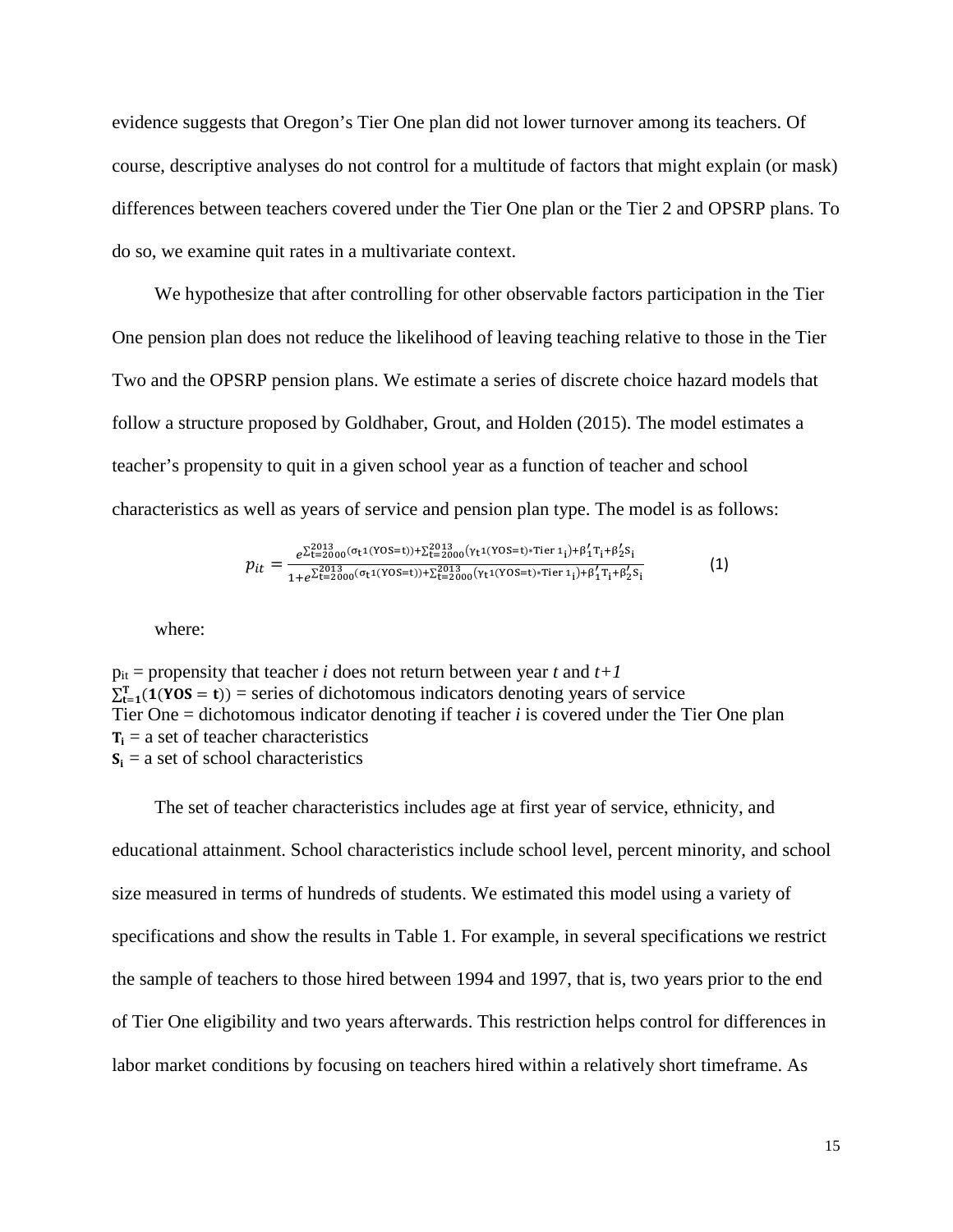with the descriptive analysis, data for teachers covered under Tier One are available for those with at least six years of service.

The results of the multivariate analysis validate the descriptive findings. In some model specifications teachers covered under Tier One have lower quit rates prior to obtaining 10 years of service and higher quit rates between 10 and 12 years of service. A specification that includes a single dichotomous indicator for Tier One status reveals that quit rates for teachers covered under Tier One are not systematically higher or lower than those covered under Tier Two or OPSRP, other things equal. The results of both the descriptive and multivariate analysis indicate that Tier One's generosity did not systematically lower Oregon teachers' mid-career rates of attrition.

#### **VI. The impact of Oregon's Tier One plan on older teachers' K12 workforce exit decisions**

As noted earlier, the benefits of the money match provision only became apparent to teachers at the end of their careers. Therefore, we hypothesize that, once revealed, the generosity of Oregon's pension plan lowered teachers' retirement ages. To test this hypothesis we use the ODE administrative records matched to the NCES CCD data to evaluate the timing of teacher exits from the K12 workforce among 8,621 Oregon teachers aged 50 or older in 2000. For each teacher we know the year in which they exited, as well as their age at that time, their base salary, and years of experience. Using this information we examine how older teacher exits in Oregon vary by their estimated pension wealth.<sup>[6](#page-17-0)</sup> We isolate this pension wealth affect by controlling for

l

<span id="page-17-0"></span><sup>&</sup>lt;sup>6</sup> We estimate the present discounted value of pension wealth as of the year 2000 for each teacher under both the full formula and the money match provision using data on the teacher's base salary in 2000 (extrapolated backwards through time), years of experience teaching in Oregon, and annual contributions and interest payments.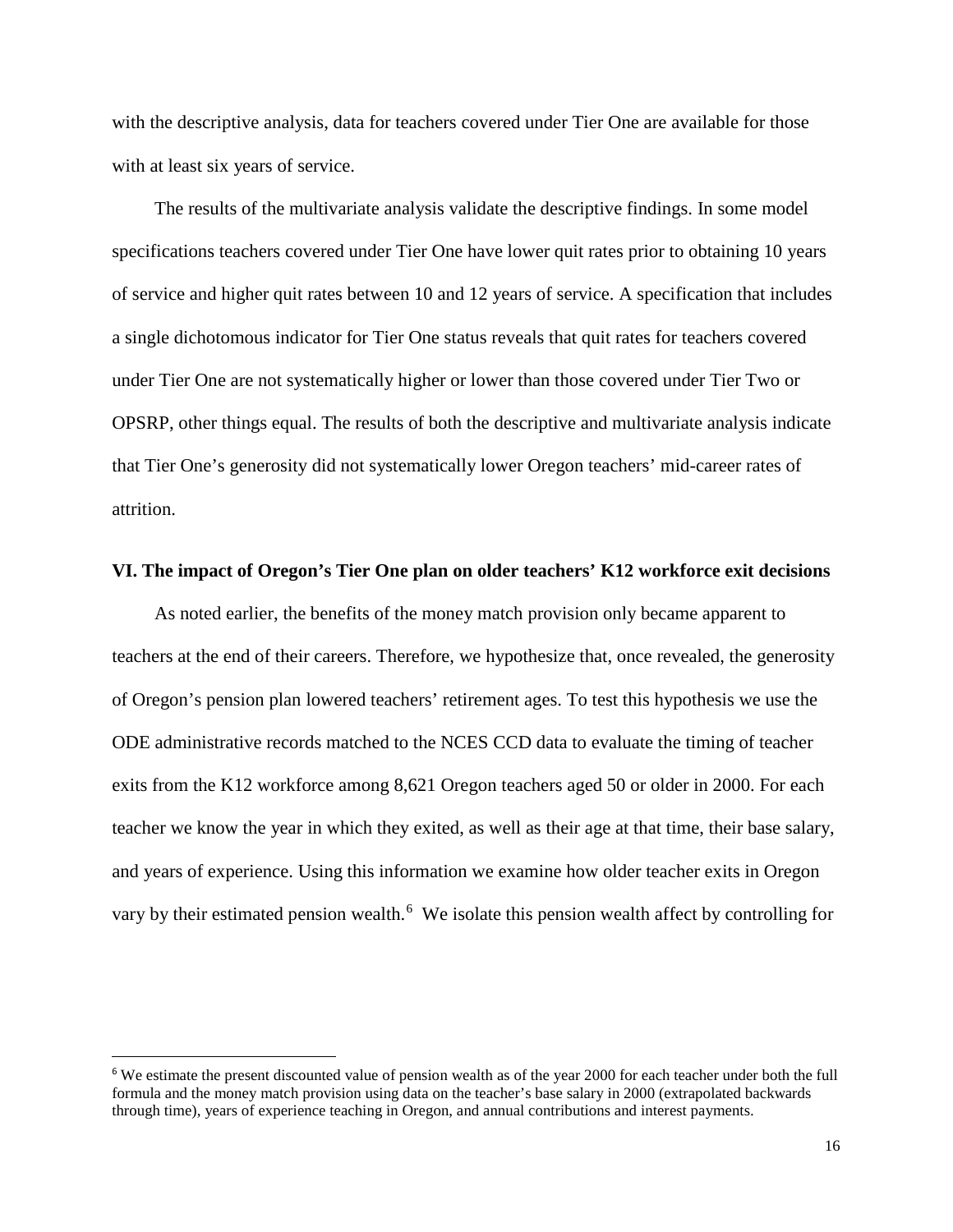other factors that could impact the decision to retire, following a model by Munnell, Cahill, and Jivan (2003). The equation is as follows:

ExitAge  $_i = \propto +\beta_1$  penwealth  $_i + \beta_2$  age 2000  $_i + \beta_3$  gender  $_i + \beta_4$  education  $_i +$  $\beta_5 y r steaching_i + \beta_6ethnicity_i + \beta_7 salary_i + \beta_8 contractlength_i + \beta_9 schlevel_i +$  $\beta_{10}$ numstudents<sub>i</sub> +  $\varepsilon_i$  (2)

The coefficients from the equation explaining older teachers' exit ages are shown in Table 2.<sup>[7](#page-18-0)</sup> We find support for the hypothesis that, all else equal, the retirement ages of Oregon's teachers are inversely related to pension generosity. An additional \$100,000 in pension wealth reduces the retirement age by about 0.012 of one year, or one month and a half. Using the coefficients from Specification 1 we calculate that the base exit age for a teacher 54 years old in 2000 with 30 years of experience is 59.9 years for men<sup>[8](#page-18-1)</sup> and 60.2 years for women (Table 3).<sup>[9](#page-18-2)</sup> Both results are intuitive and resemble the average retirement age of teachers in Oregon (Oregon Public Employees Retirement System, 2012). The size of the coefficient of the pension wealth variable, in conjunction with re-estimated pension wealth under the 8-percent guaranteed returns and excess crediting, enable us to estimate the impact of different pension calculation scenarios on the average exit age. We find that the impact of the 8-percent guarantee reduces the average exit age by roughly four months (0.3 years) and the excess crediting further reduces the average exit age by roughly eight months (0.7 years). Therefore, the overall impact of the 8-percent guarantee and excess crediting led teachers in Oregon to exit the K12 workforce on average

<span id="page-18-1"></span> $8\,59.9 = \text{constant} + \text{b}_{\text{age}} * 54 + \text{b}_{\text{exp}} * 20 = 33.4 + .524 * 54 + .091 * 20.$ 

l

<span id="page-18-0"></span><sup>&</sup>lt;sup>7</sup> We estimate the coefficients in equation (2) using ordinary least squares. Alternative specifications could make use of teacher-year observations from 2000 to 2014 to explore the discrete choice in each year of whether to continue teaching or to exit the K12 workforce. Within such a framework the model could be refined to control for individual heterogeneity and to allow for an evaluation of incremental year-to-year changes in pension generosity on the decision to exit. While these more sophisticated approaches might enhance the model, we believe the issue of pension generosity is not a subtle one. Several sensitivity analyses we have conducted revealed that the impact of pension wealth on exit ages was remarkably robust across various model specifications.

<span id="page-18-2"></span> $9\,60.2 = \text{constant} + b_{\text{age}} * 54 + b_{\text{exp}} * 20 + b_{\text{female}} * 1 = 33.4 + .524 * 54 + .091 * 20 + .347.$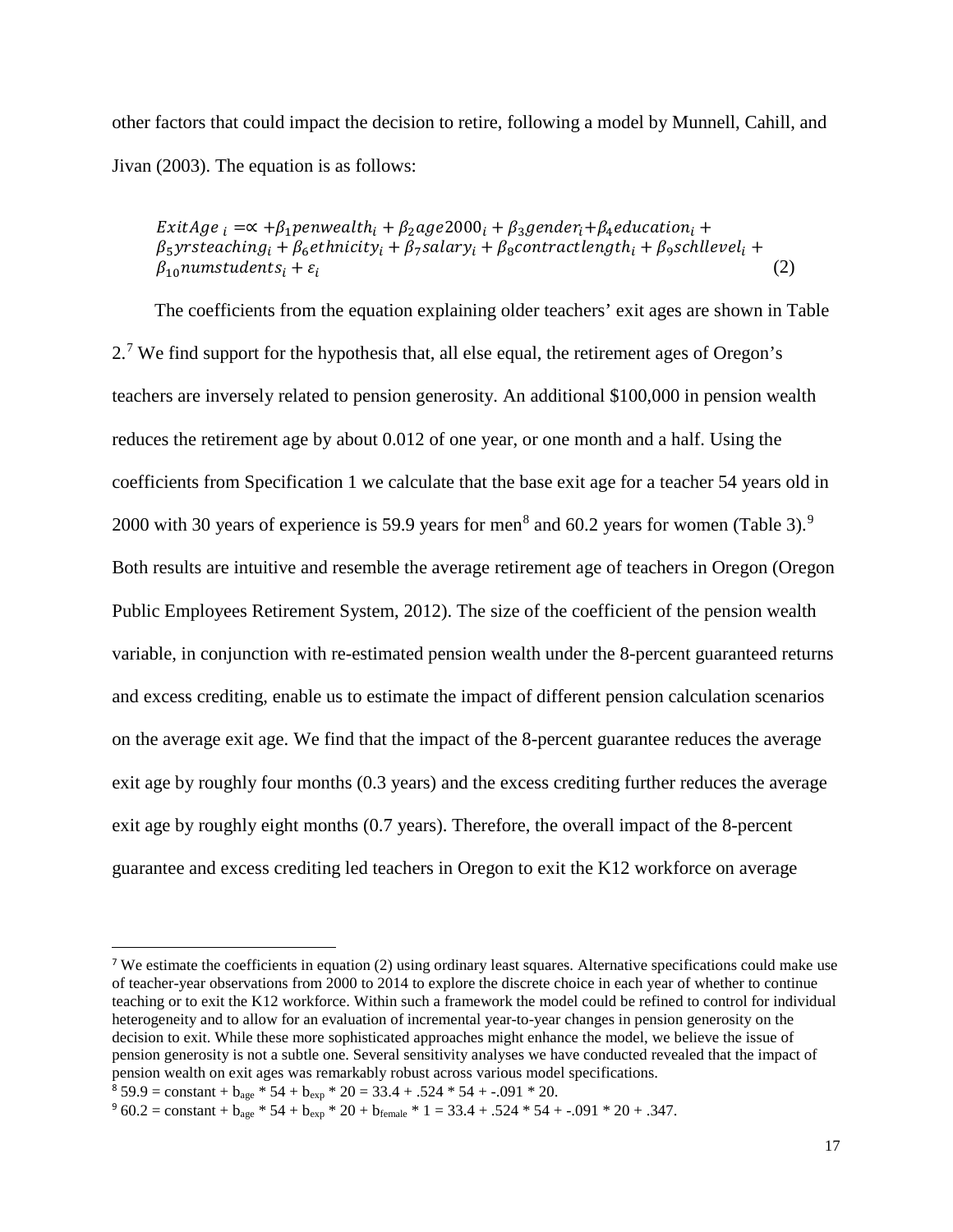about one year earlier than would have otherwise been the case under the defined-benefit pension formula.<sup>10</sup> Using the average tenure of 24.4 years among teachers aged 50 or older in 2000, this one year reduction represents a four percent decline in the career length of Oregon's K12 teachers. Importantly, these analyses are conditional on a teacher reaching age 50 and remaining in the K12 workforce until that time.

#### **VIII. Conclusion**

 $\overline{\phantom{a}}$ 

The money match provision of Oregon's Tier One pension system credited members with a minimum guaranteed rate of return of eight percent, and higher rates when the market rate of return exceeded eight percent. This formula generated replacement rates that far exceeded the replacement rates of Oregon's subsequent plans, potentially creating strong incentives for Tier 1 workers to remain in the workforce. In the case of Oregon, however, the magnitude of its Tier One benefits was largely unknown to teachers until just prior to retirement, which muted any economic incentives that might have encouraged mid-career teachers to remain in Oregon's K12 workforce. The economic incentives, rather, applied to teachers on the cusp of retirement, when the PERS program tallied their benefits based on an eight-percent guaranteed rate of return in all future years to calculate the lump-sum and annuitized value of their pension benefits. The revelation of this pension wealth was likely viewed as a windfall gain for teachers that incentivized earlier departures from the K12 workforce.

Consistent with these incentives we find that the pension generosity of Oregon's money match provision under the Tier One plan appears not to have induced Oregon's teachers to remain in the workforce substantially longer than what would have otherwise been the case

<span id="page-19-0"></span><sup>&</sup>lt;sup>10</sup> This finding is consistent with another study by Chalmers, Johnson, and Reuter (2013) who also find that Oregon's Tier One money match provision induced earlier exits from the K12 workforce.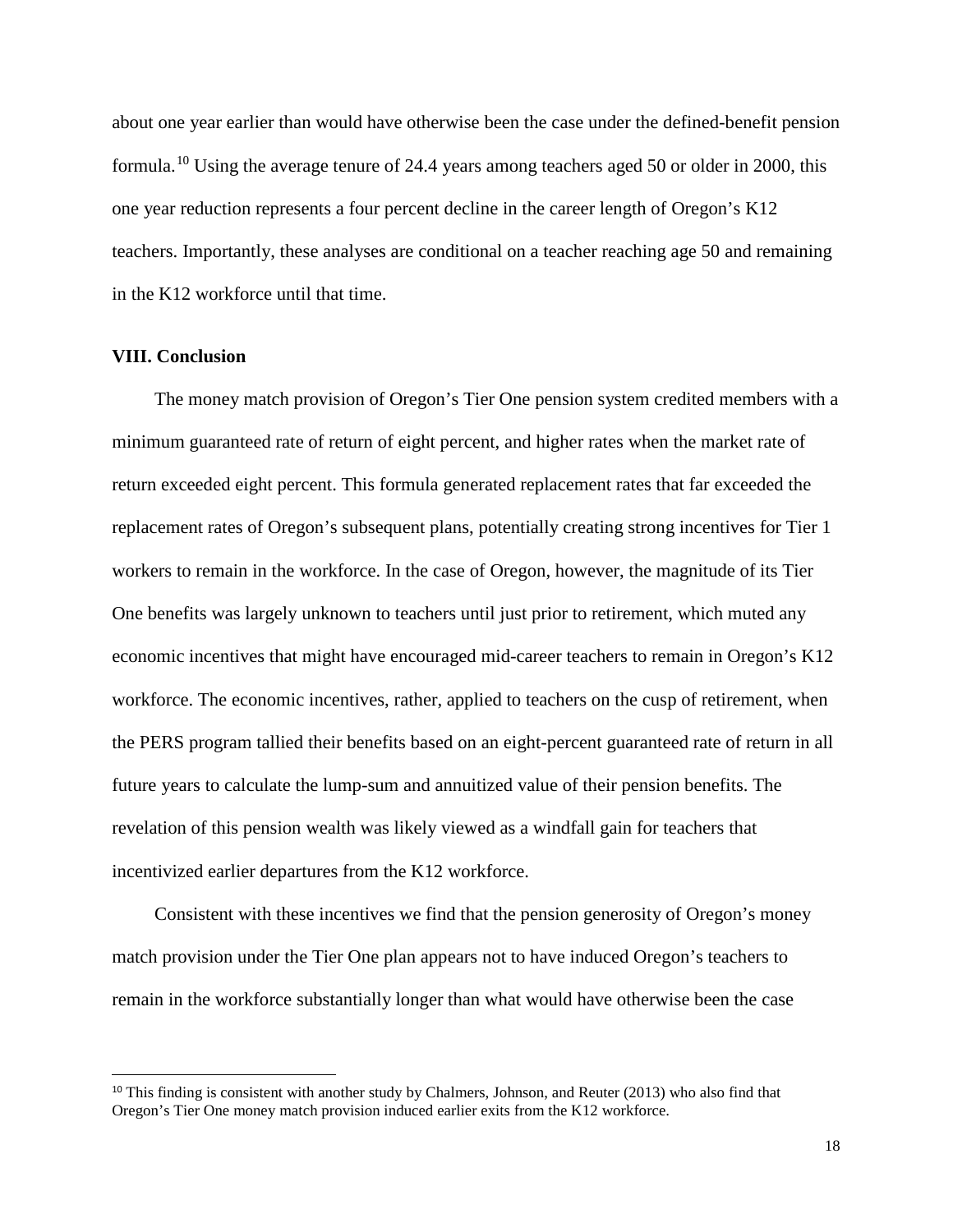under the Tier One defined-benefit full formula alone. We also find that Oregon's older teachers, on average, exited the K12 workforce approximately one year earlier as a result of their pension wealth under the Tier One money match provision. Oregon's Tier One pension was not only costly but the plan appears to have negatively impacted Oregon's K12 workforce by enabling earlier retirements.

One key policy implication from the case of Oregon is that the generosity of a pension plan in and of itself does not create incentives for longer tenures. In order for the economic incentives to matter, the true generosity of the plan must be known to employees in advance, so that employees are aware of how their work decisions impact their retirement benefits. The work histories of Oregon's teachers are a testament to the need for clear communication about the value of pension benefits. Oregon's policymakers and citizens allocated substantial resources to its retirement system and, in return, received little economic benefit in the form of promoting longer teacher tenures. Parties can learn from Oregon by communicating more information regarding the value of pension benefits to teachers early in the hiring process and throughout teachers' careers.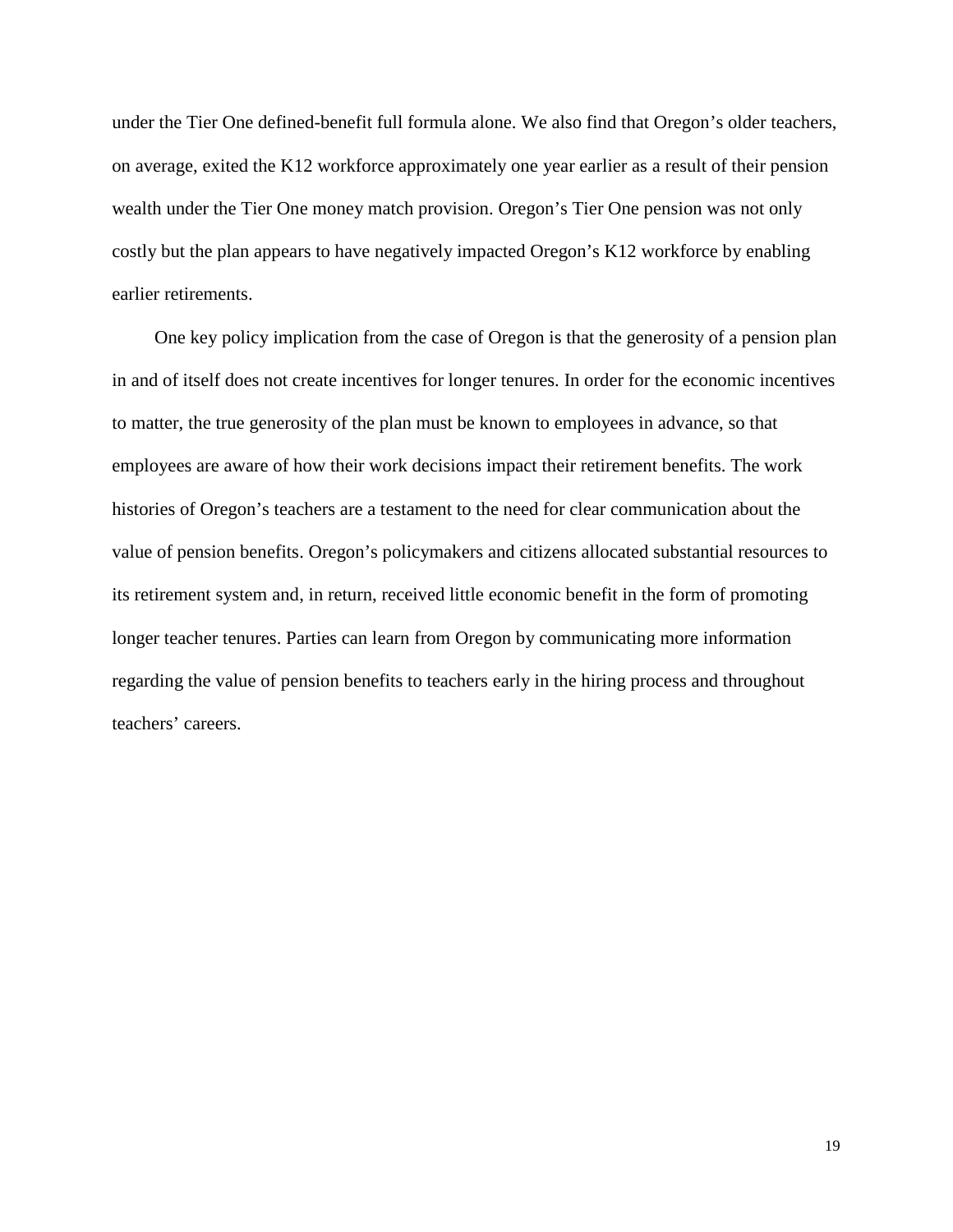### **References**

- Arias, E. (2015). *United States Life Tables, 2011*. Atlanta, GA: Centers for Disease Control and Prevention.
- Backes, B., Goldhaber, D., Grout, C., Koedel, C., Ni, S., Podgursky, M., Xiang, P. B., Xu, Z. (2015). *Benefit or burden? On intergenerational inequality of teacher pension plans*. Washington, DC: National Center for Analysis of Longitudinal Data in Education Research (CALDER) • American Institutes for Research.
- Board of Trustees of OASDI. (2015). *The 2015 annual report of the board of trustees of the federal oldage and survivors insurance and federal disability insurance trust funds.* Washington, DC: U.S. Government Printing Office.
- Brewer, D. V. (2004). *Special Master's written report and recommended findings of fact*. *In the matter of the consolidated Public Employees Retirement System (PERS) litigation.* Salem, OR: Supreme Court of the State of Oregon.
- Cahill, K. E., Giandrea, M. D., & Quinn, J. F. (2015a). "Retirement Patterns and the Macroeconomy, 1992 – 2010: The Prevalence and Determinants of Bridge Jobs, Phased Retirement, and Re-entry among Three Recent Cohorts of Older Americans." *The Gerontologist*, 55(3), 384-403; doi: 10.1093/geront/gnt146.
- Cahill, K. E., Giandrea, M. D. & Quinn, J. F. (2015b). Evolving patterns of work and retirement. In L. George & K. Ferraro (Eds.), *The Handbook of Aging and the Social Sciences (8th Edition).* New York, NY: Elsevier.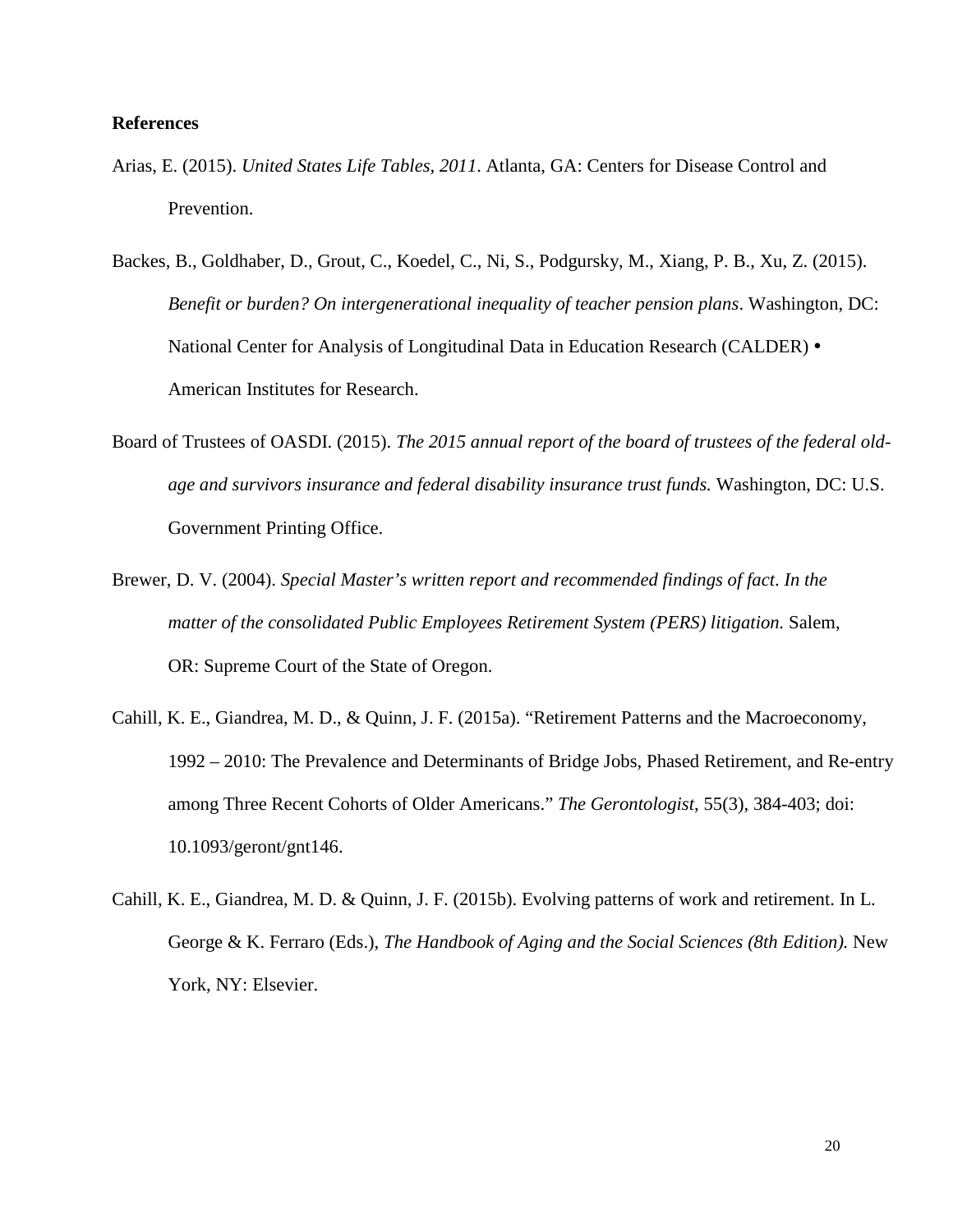- Chalmers, J., Johnson, W. T., & Reuter, J. (2013). The effect of pension design on employer costs and employee retirement choices: Evidence from Oregon. Working Paper. Chestnut Hill, MA: Boston College.
- Foster, Ann C. (1996) "Early Retirement Provisions in Defined Benefit Pension Plans". *Monthly Labor Review,* 119(12), 12-17.
- Goldhaber, D., Grout, C., & Holden, K. (2015). *Pension structure and employee turnover: Evidence from a large public pension system*. Working Paper. Washington, DC: National Center for Analysis of Longitudinal Data in Education Research (CALDER) • American Institutes for Research.
- Goldhaber, D., Grout, C., Holden, K., & Brown, N. (2015). *Crossing the border? Exploring the crossstate mobility of the teacher workforce*. Working Paper. Washington, DC: National Center for Analysis of Longitudinal Data in Education Research (CALDER) • American Institutes for Research.
- Eide, S. D. (2015). *California crowd-out: How rising retirement benefit costs threaten municipal services*. New York, NY: Manhattan Institute.
- Keisling, P., Winthrop, B., & Crawford, B. (2013). *Economic value of retirement benefits for archetypical public sector retirees in Oregon, Washington, and Idaho*. Portland, OR: Portland State University Center for Public Service.
- Larrabee, M. & Prepperau, S. (2015). *December 31, 2014 actuarial evaluation, Oregon Public Employees Retirement System*. Seattle, WA: Milliman.
- McGee, J. & Welch, M. (2015). *Swamped: How pension debt is sinking the Bayou City*. Houston, TX: Laura and John Arnold Foundation.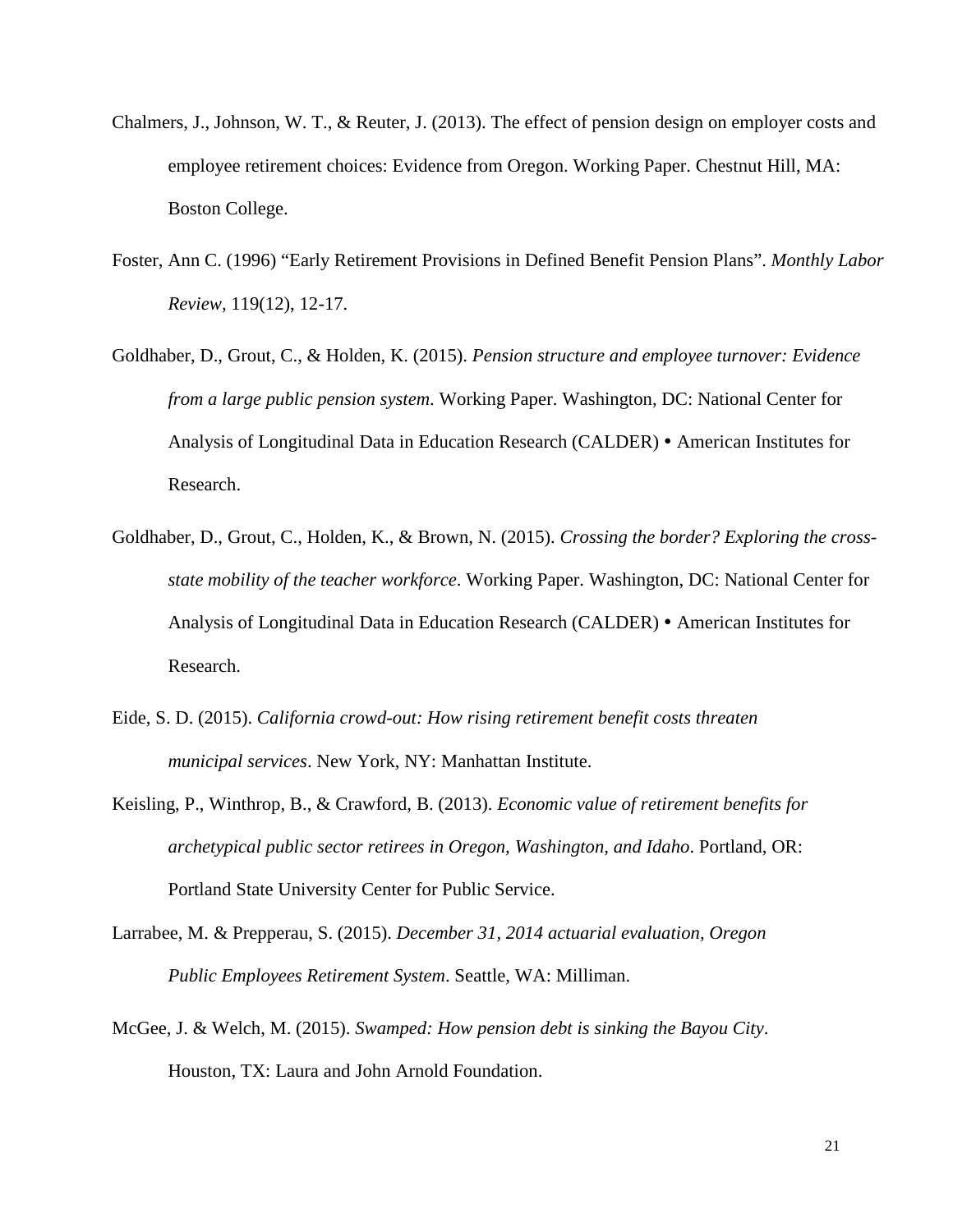- Munnell, A.H., Aubry, J. P., & Carafelli, M. (2015). *How did state/local plans become underfunded?* Chestnut Hill, MA: The Center for Retirement Research at Boston College.
- Munnell, A.H., Cahill, K. E., & Jivan, N. A. (2003). *How has the shift to 401(k)s affected the retirement age?* Chestnut Hill, MA: The Center for Retirement Research at Boston College.
- National Center for Education Statistics. (2011). *Schools and staffing survey*. Washington, DC: National Center for Education Statistics Institute of Education Sciences.
- National Center for Health Statistics. (2014). *Health, United States, 2014: With special feature on adults aged 55-64.* Hyattsville, MD: U.S. Department of Health and Human Services.
- Oregon Department of Education. (2015a). *Actual expenditures by fund and object*. Salem, OR: Oregon Department of Education.
- Oregon Department of Education. (2015b). *Average Years of Experience of Oregon Public K-12 Teachers, 1990 - 2014*. Salem, OR: Oregon Department of Education, Office of Research and Data Analysis.
- Oregon Public Employees Retirement System. (2012). *Replacement ratio study synopsis (based on 2011 retirements)*. Tigard, OR: Oregon Public Employees Retirement System.
- Oregon Public Employees Retirement System. (2015). *PERS: By the numbers*. Tigard, OR: Oregon Public Employees Retirement System.
- Sickinger, T. (2012). *Oregon PERS: Risky pension obligation bonds tempt with its promise of quick returns*. Portland, OR: OregonLive.com.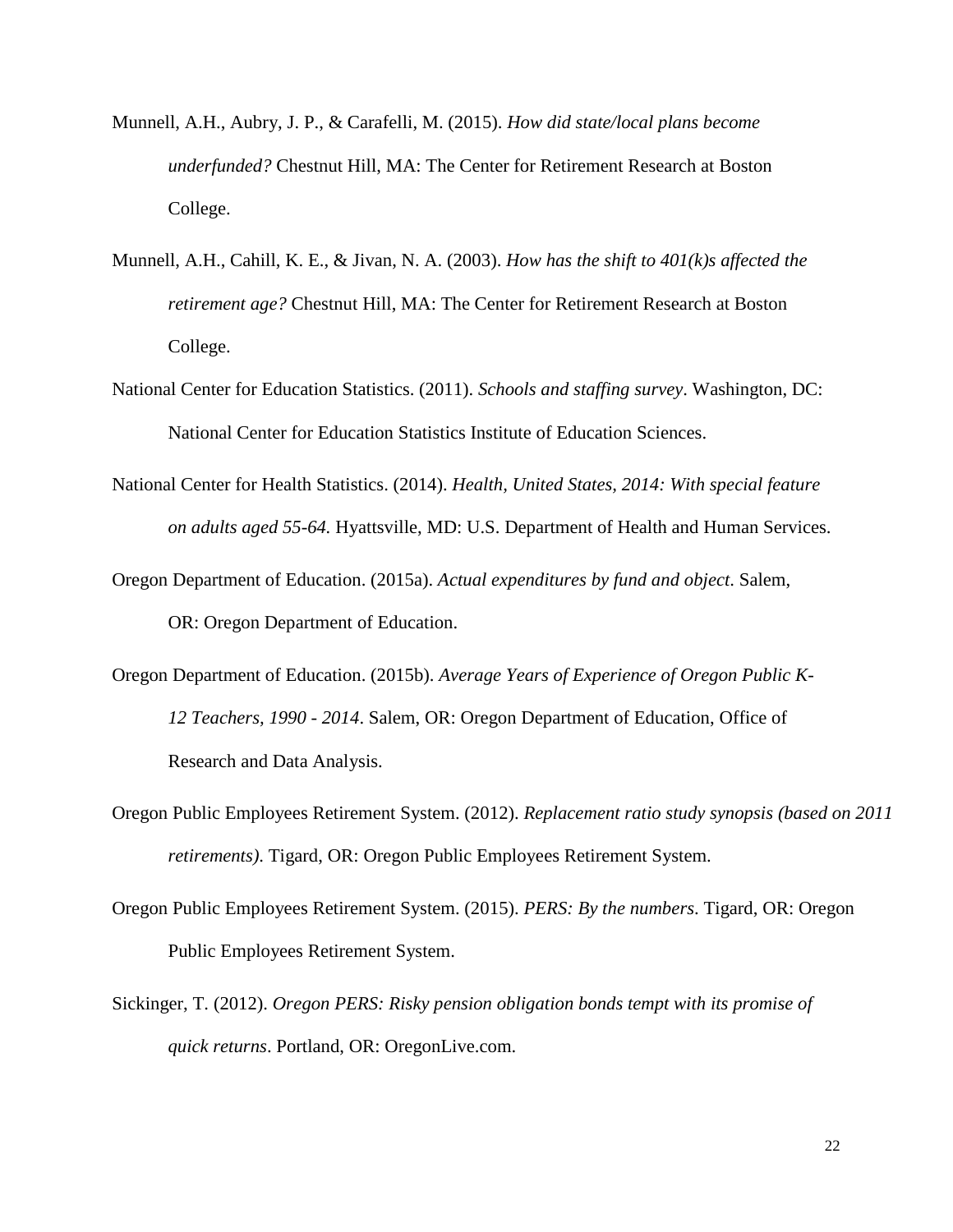State of Washington Office of Superintendent of Public Instruction. (2015). *Washington State Report Card, Average Years of Teacher Experience*. Olympia, WA: State of Washington Office of Superintendent of Public Instruction.

- Tapogna, J. & Batten, C. (2007). *Public employee retirement in Oregon: Where does the system stand and where could Oregon go from here?* Portland, OR: ECONorthwest.
- The Pew Charitable Trusts. (2015). *The state pensions funding gap: Challenges persist*. Washington, DC: The Pew Charitable Trusts, State Policy.
- U.S. Bureau of Economic Analysis. (2015). *Regional Economic Accounts*. Washington, DC: U.S. Department of Commerce.
- Zeehandelaar, D. & Winkler, A. M. (2013). *The big squeeze: Retirement costs and school district budgets*. Washington, DC: The Thomas B. Fordham Institute.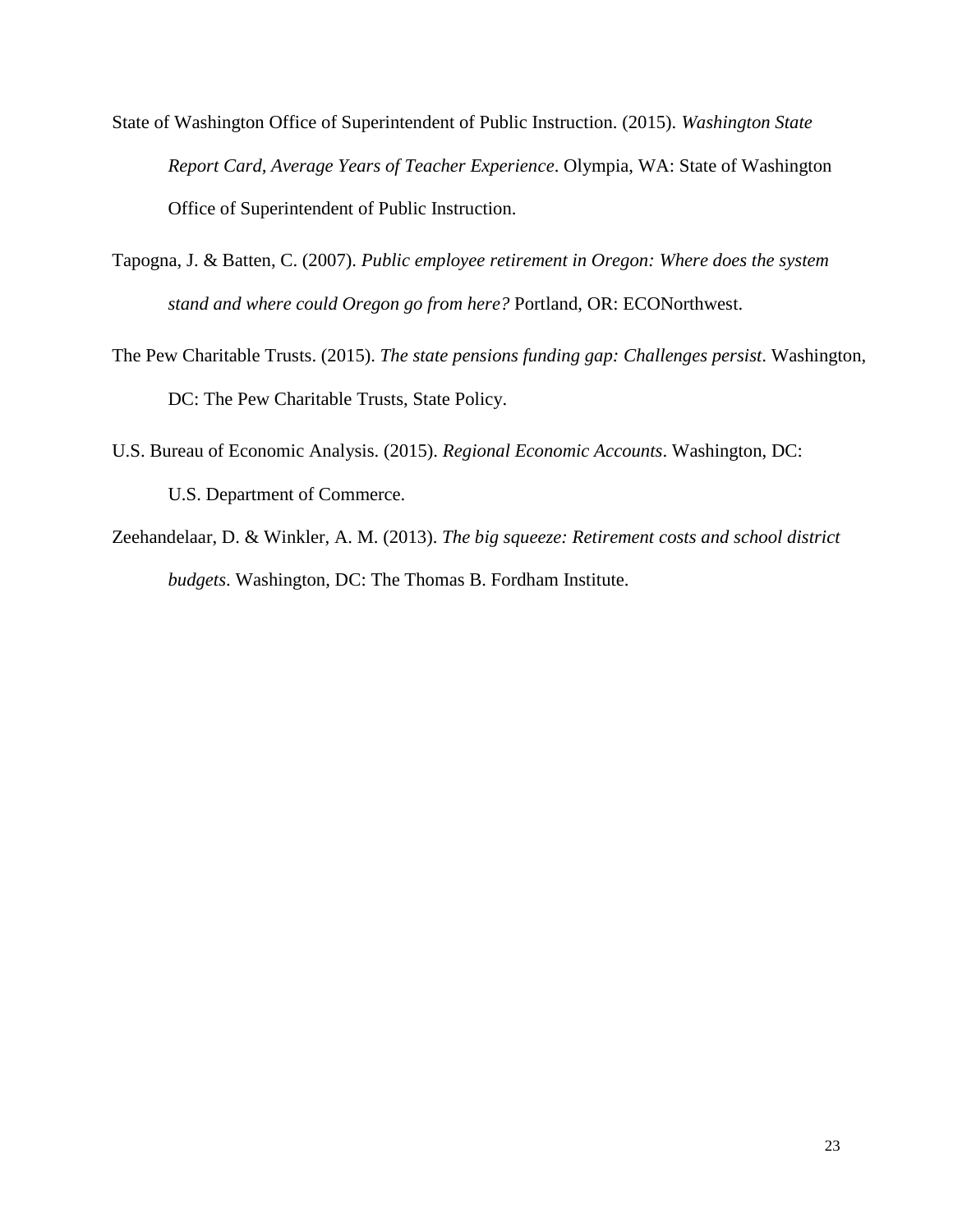

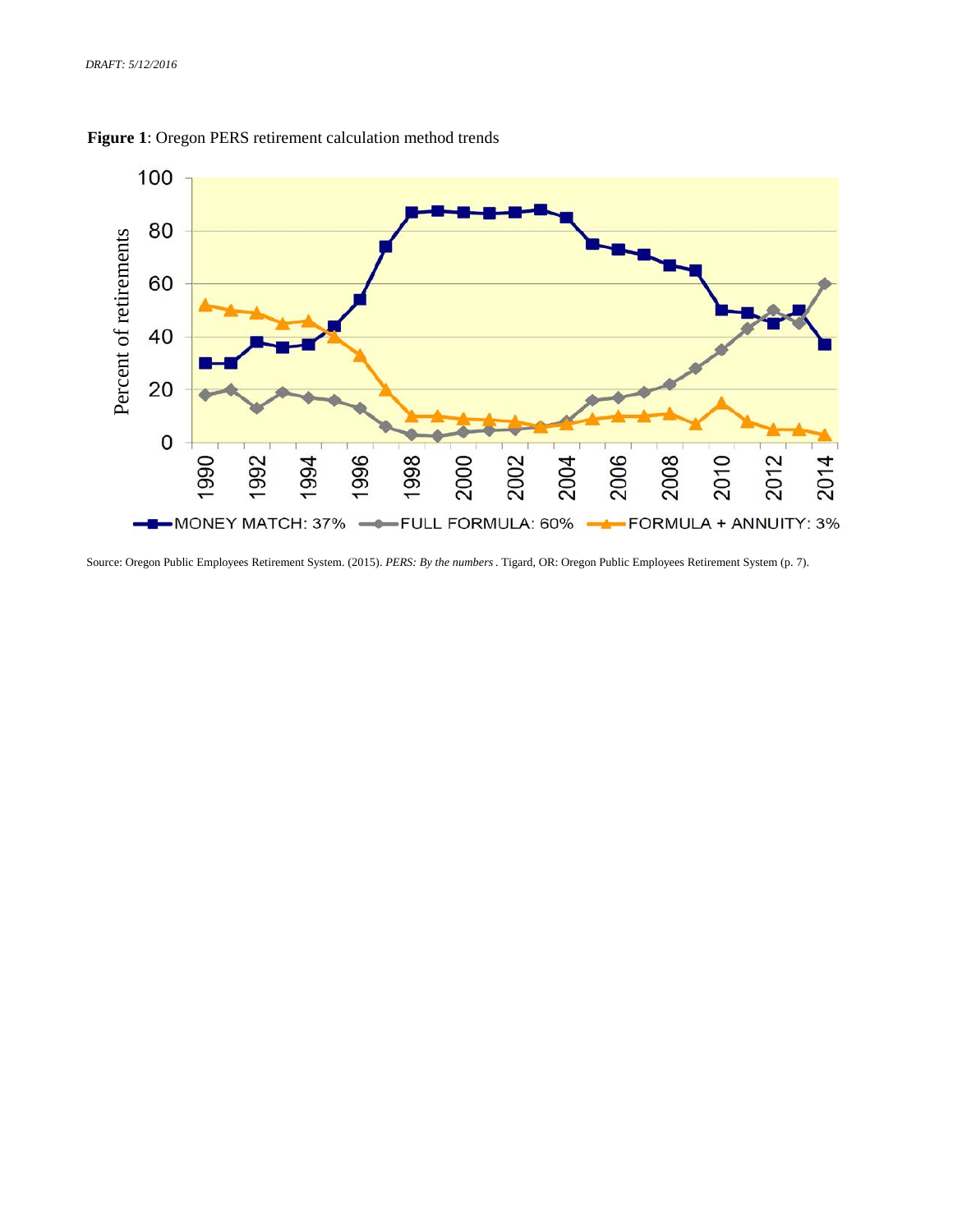

**Figure 2**: Average replacement ratio based on PERS benefit and final salary among retirees with 30 years of service

Source: Oregon Public Employees Retirement System. (2015). *PERS: By the numbers*. Tigard, OR: Oregon Public Employees Retirement System (p. 5).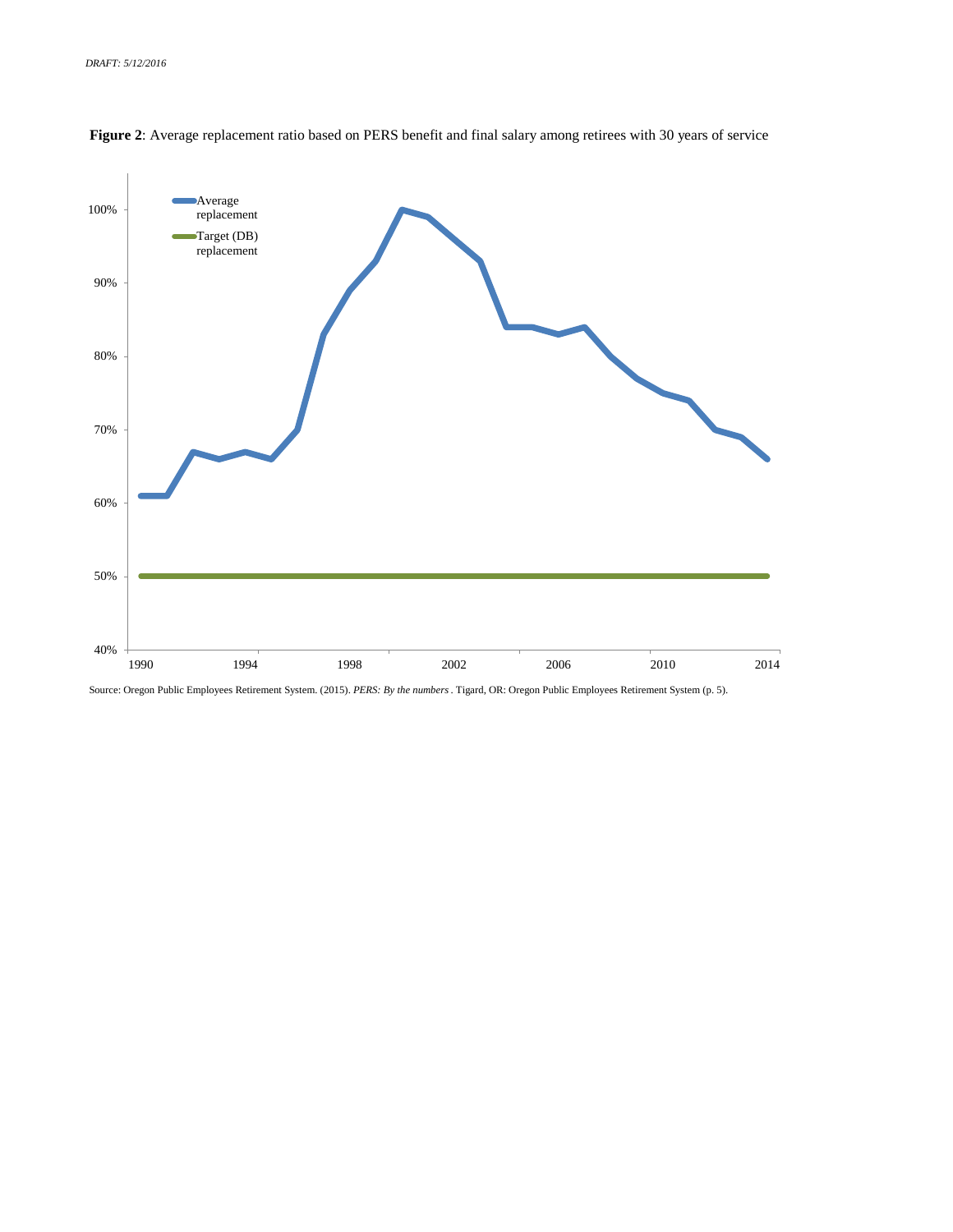

**Figure 3**: Replacement ratios for Tier One beneficiaries who retired in 2000

Source: ECONorthwest analysis of data available through PERS and the Oregonian.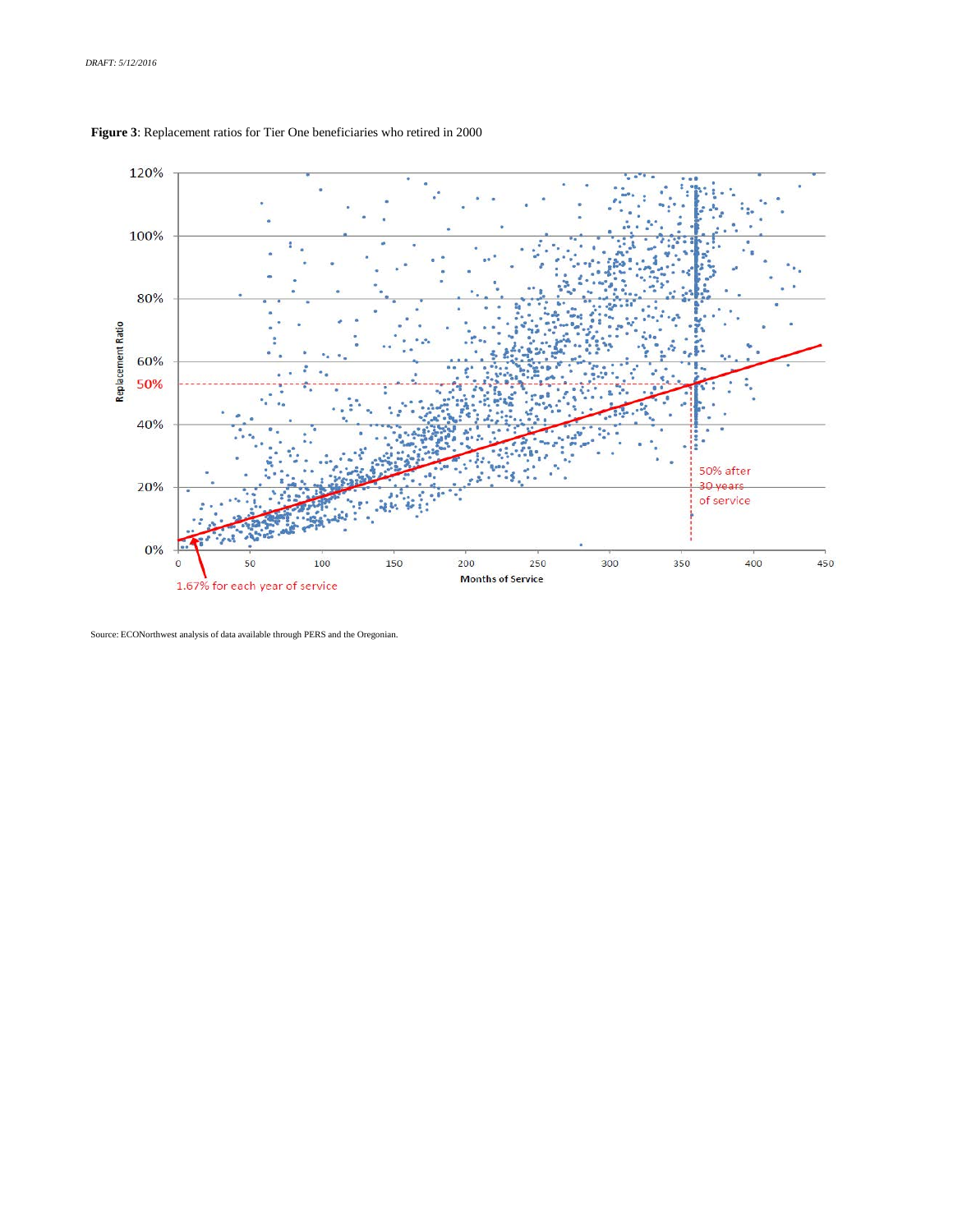

**Figure 4**: Guaranteed rates of return and excess crediting, Tier One, 1970 to 2014

Source: Oregon Public Employees Retirement System. (2015). *PERS: By the numbers*. Tigard, OR: Oregon Public Employees Retirement System (p. 15).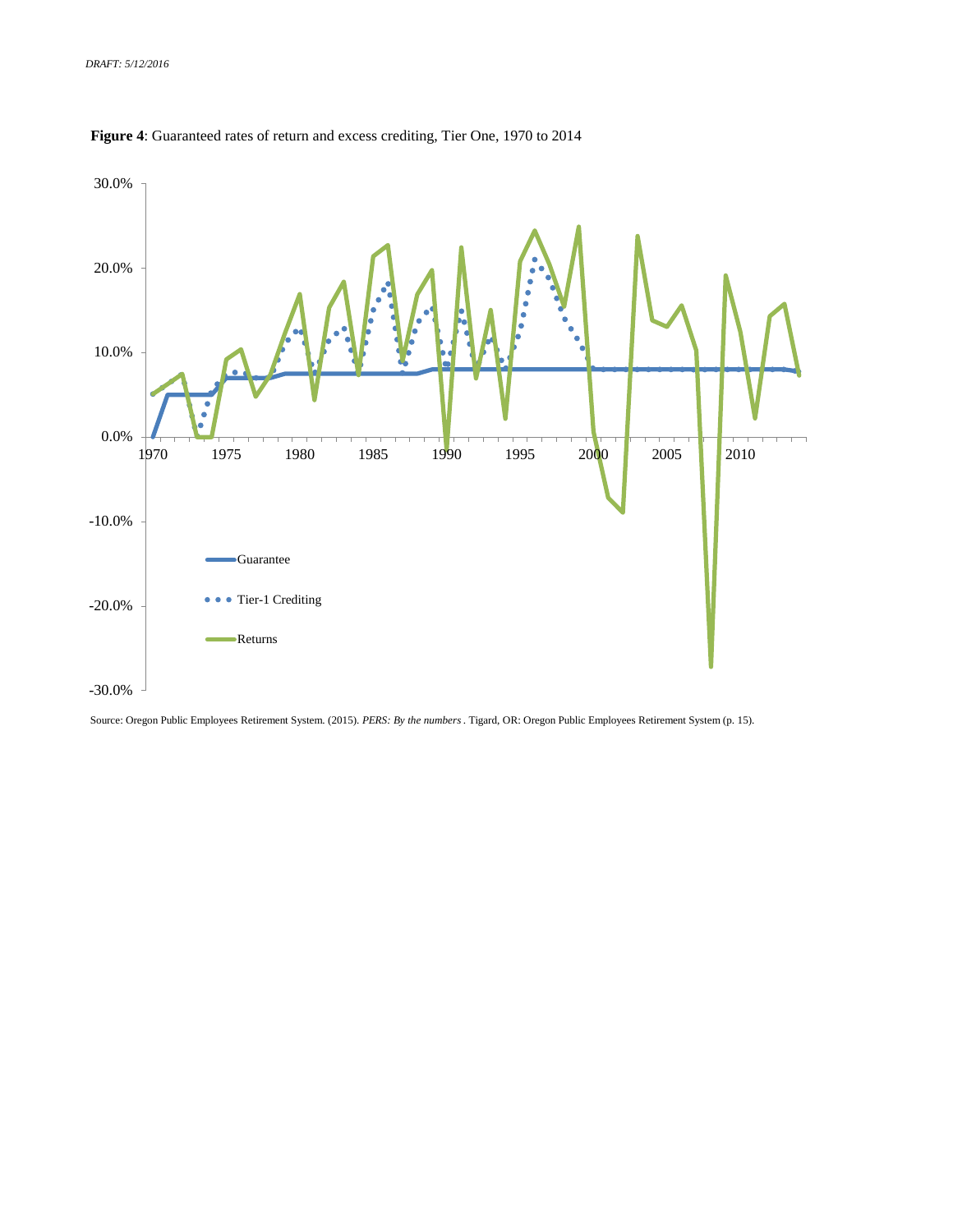

**Figure 5**: Replacement ratios for Tier One beneficiaries who retired in 2012

Source: ECONorthwest analysis of data available through PERS and the Oregonian.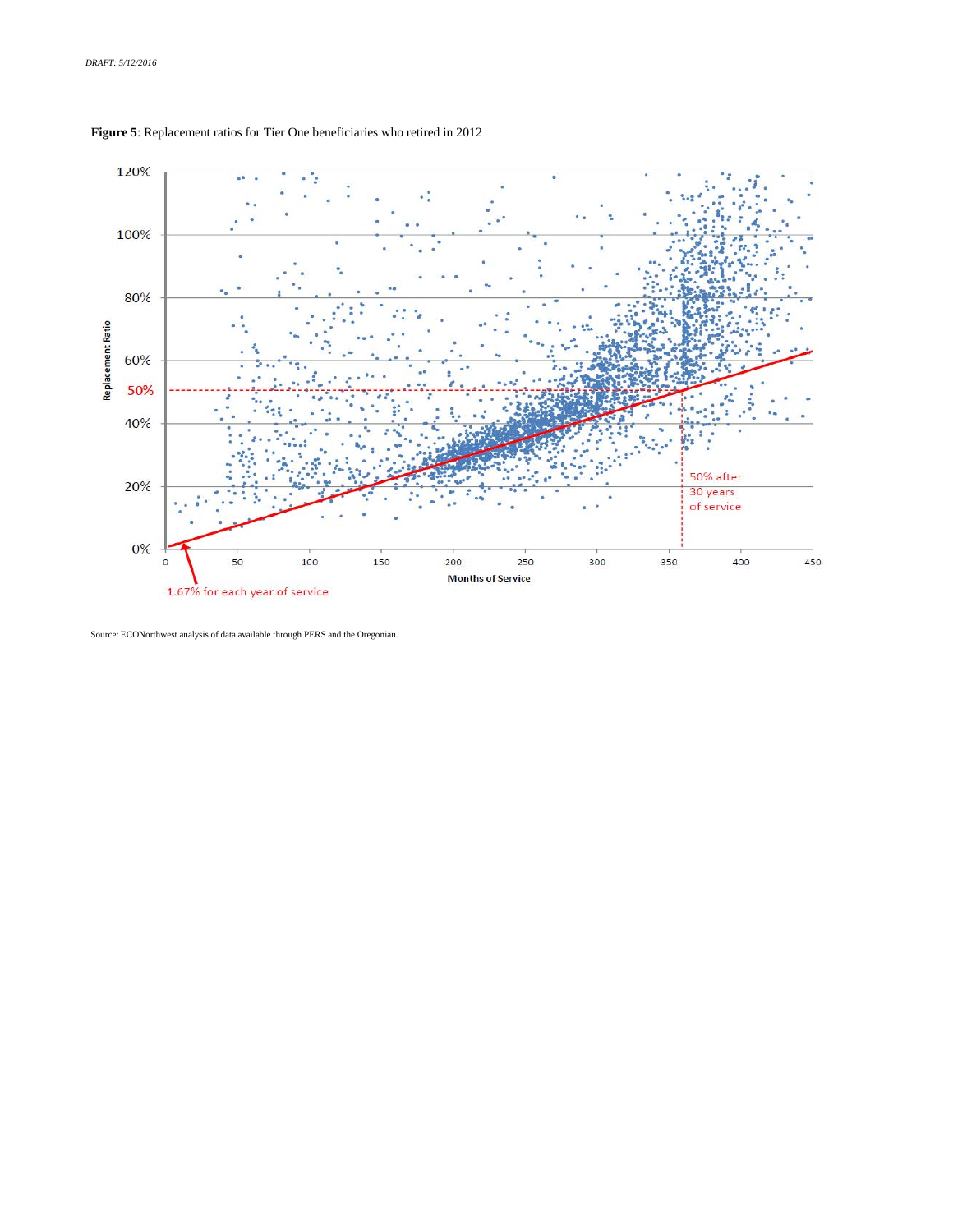



Source: Keisling, P., Winthrop, B., & Crawford, B. (2013). *Economic value of retirement benefits for achetypical public sector retirees in Oregon, Washington, and Idaho* . Portland, OR: Portland State University Center for Public Service (p. 16).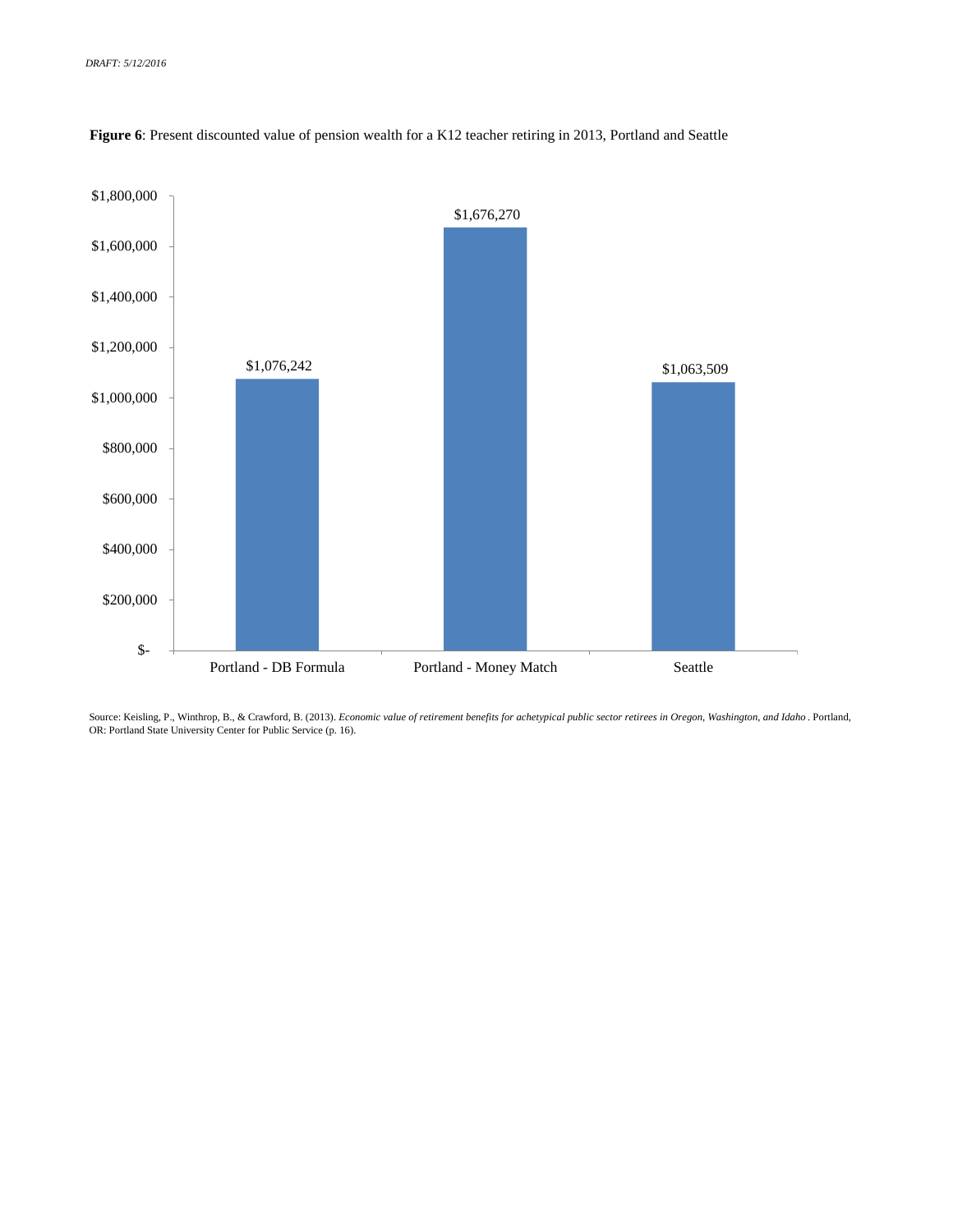

**Figure 7**: Present discounted value of pension wealth under various plans for a representative K12 teacher retiring in 2014 at age 62 with 30 years of service

#### Notes:

Calculations are based on a representative teacher who retires at age 62 in 2014 with 30 years of credited service and an annual salary of \$65,000. Annual retirement benefits under representative DB plan 1 are based on the following formula: 2% \* FAS \* YOS, where FAS = Final Average Salary and YOS = Years of Service. Annual retirement benefits under representative DB plan 2 are based on the following formula: 1% \* FAS \* YOS. The representative DC plan consists of a 5% annual contribution plus an assumed rate of return of 8%. The Tier 1 Money Match amount is converted to present discounted value using investment returns of 7.75% and a discount rate of 4.0%, similar to the approach taken by Keisling, Winthrop, and Crawford (2013). The present discounted value of future annual retirement benefits under DB plans are calculated using a cost-of-living increase of 3.0% and a discount rate of 4.0%. The present discounted value for Oregon's OPSRP plan and for Washington's TRS3 plan includes the value of a DC account based on a 5% contribution and an assumed 8% rate of return, in addition to the present discounted value of DB benefits under these plans. Amounts shown for defined-contribution plans without guaranteed future rates of return are based on the account value at retirement.

Source: Authors' calculations.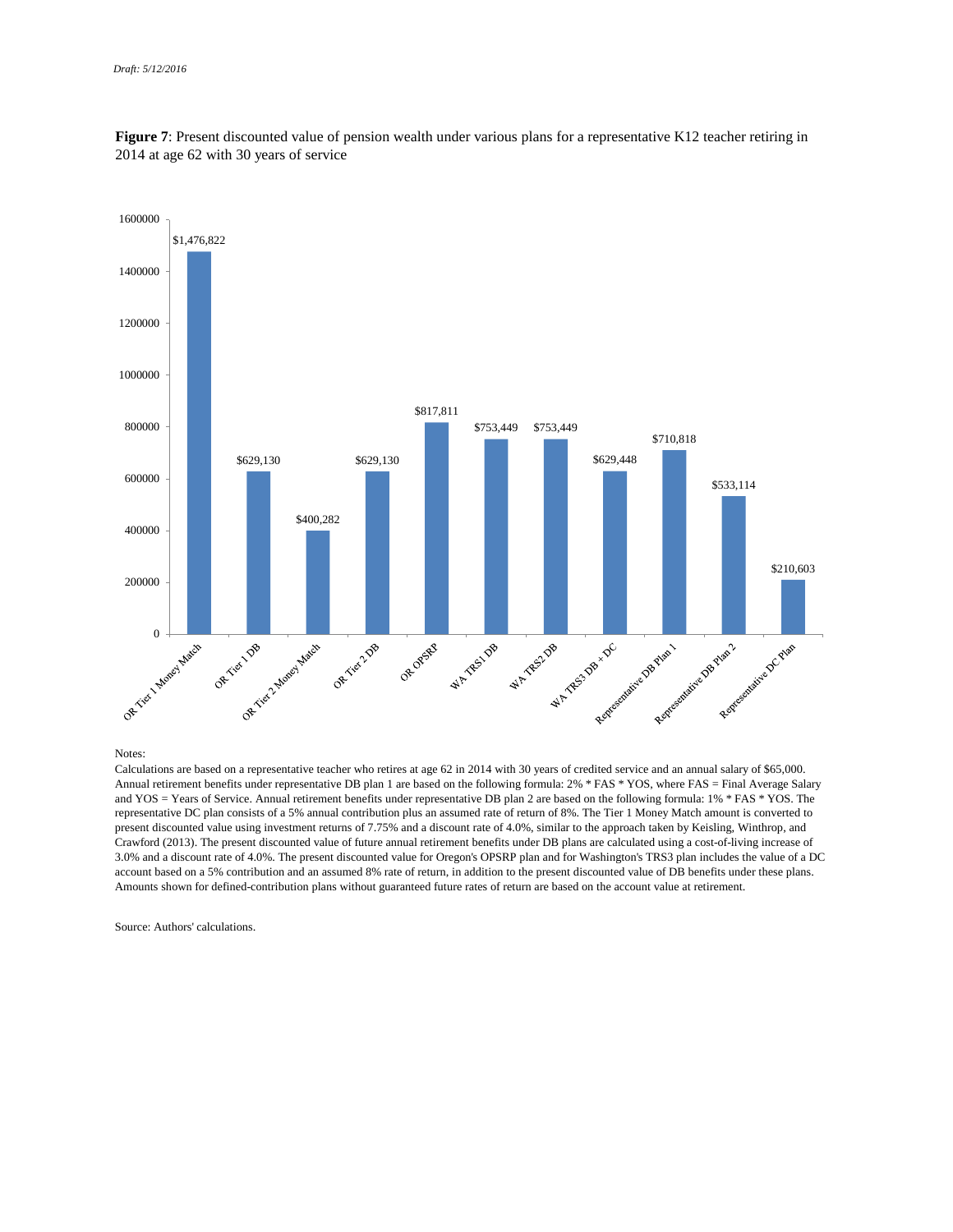

**Figure 8**: Present discounted value of pension wealth for Oregon teachers under different benefit calculation scenarios, 2000

Note:

[1] Pension wealth is estimated using a contribution rate of six percent, an assumed rate of return of eight percent, a cost of living adjustment of three percent, a wage growth rate of three percent, and a discount rate of four percent.

Source: ECONorthwest analysis of ODE data.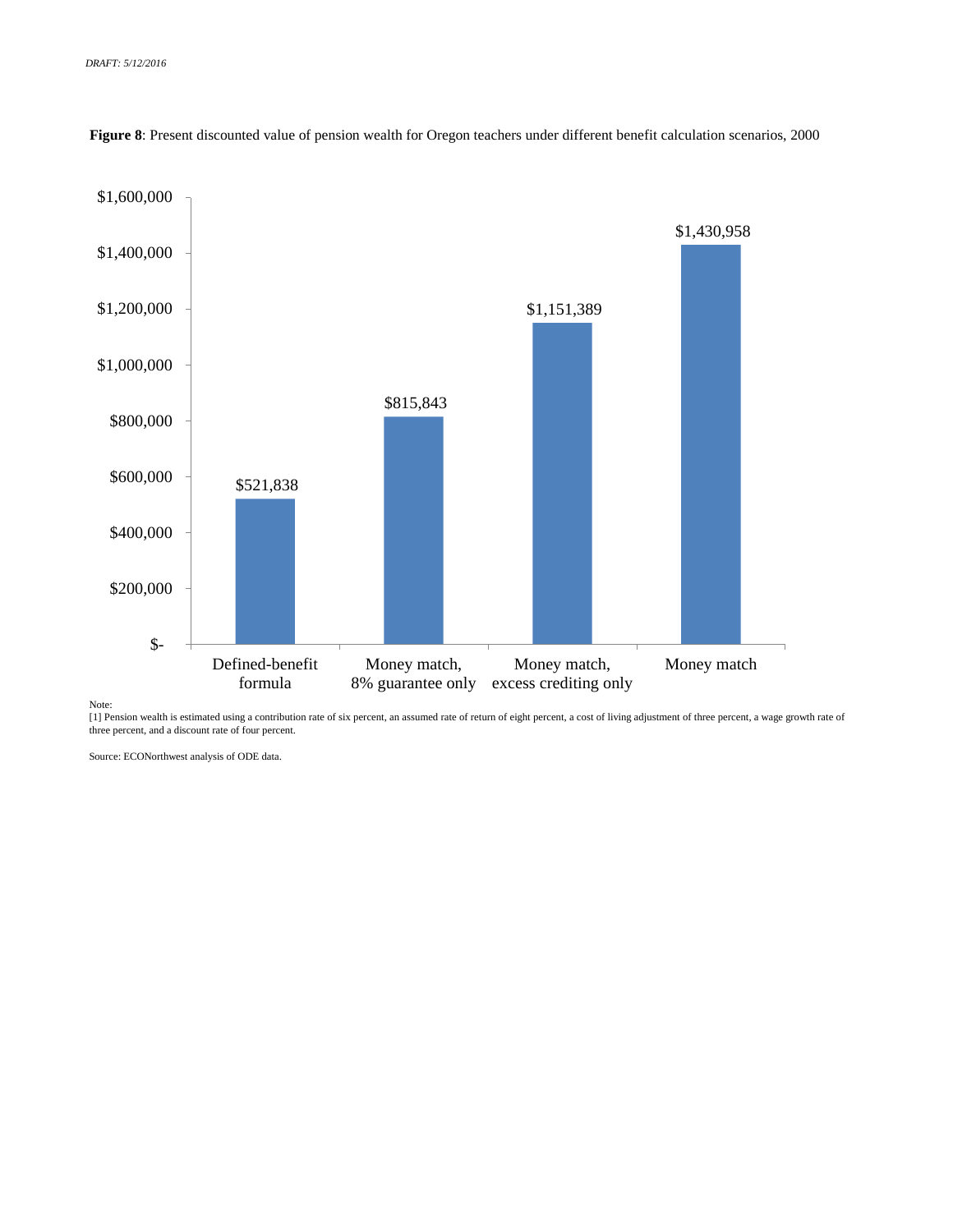



Note:

[1] Data for the United States available for 2003, 2007, and 2011 only; data for Washington State available for 2001 - 2013 only.

Sources: Oregon Department of Education. (2015b). *Average Years of Experience of Oregon Public K-12 Teachers, 1990 - 2014* . Salem, OR: Oregon Department of Education, Office of Research and Data Analysis; State of Washington Office of Superintendent of Public Instruction. (2015). *Washington State Report Card, Average Years of Teacher Experience* . Olympia, WA: State of Washington Office of Superintendent of Public Instruction; National Center for Education Statistics. (2011). *Schools and staffing survey* . Washington, DC: National Center for Education Statistics Institute of Education Sciences.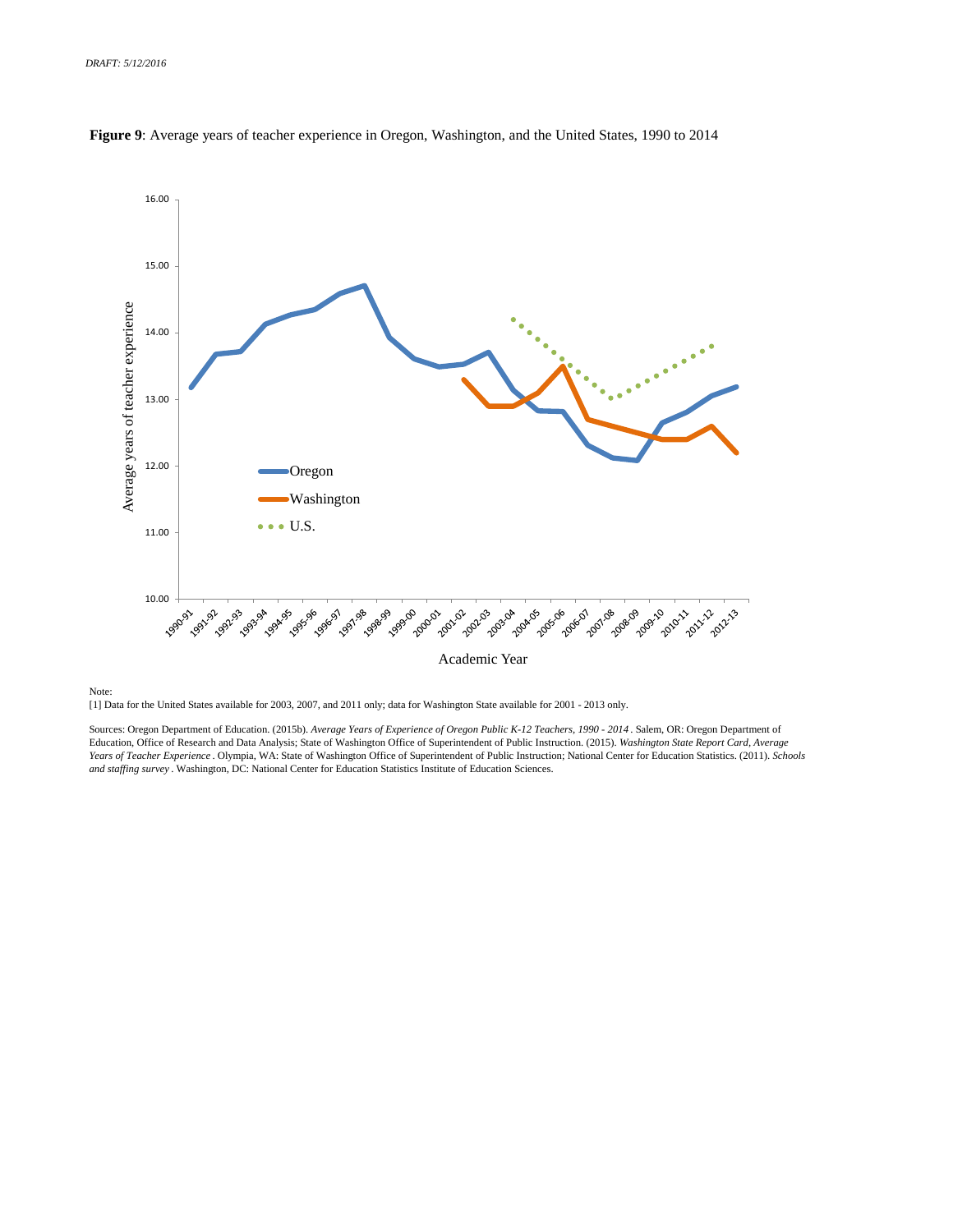



Notes:

Oregon teachers starting prior to January 1, 1996 were eligible to participate in the Tier 1 plan. The sample for this analysis includes teachers in Oregon who were observed to be teaching between 2000 and 2014 and who had teaching experience in Oregon ranging from 1 to 15 years. Tier 1 employees were required to have at least six years of teaching experience in Oregon. Tier 1 eligibility is defined using an estimate of start year based on the number of years of experience in Oregon. Teachers who returned within two years of an initial exit were not considered to have exited.

Source: Authors' calculations based on Oregon Department of Education data.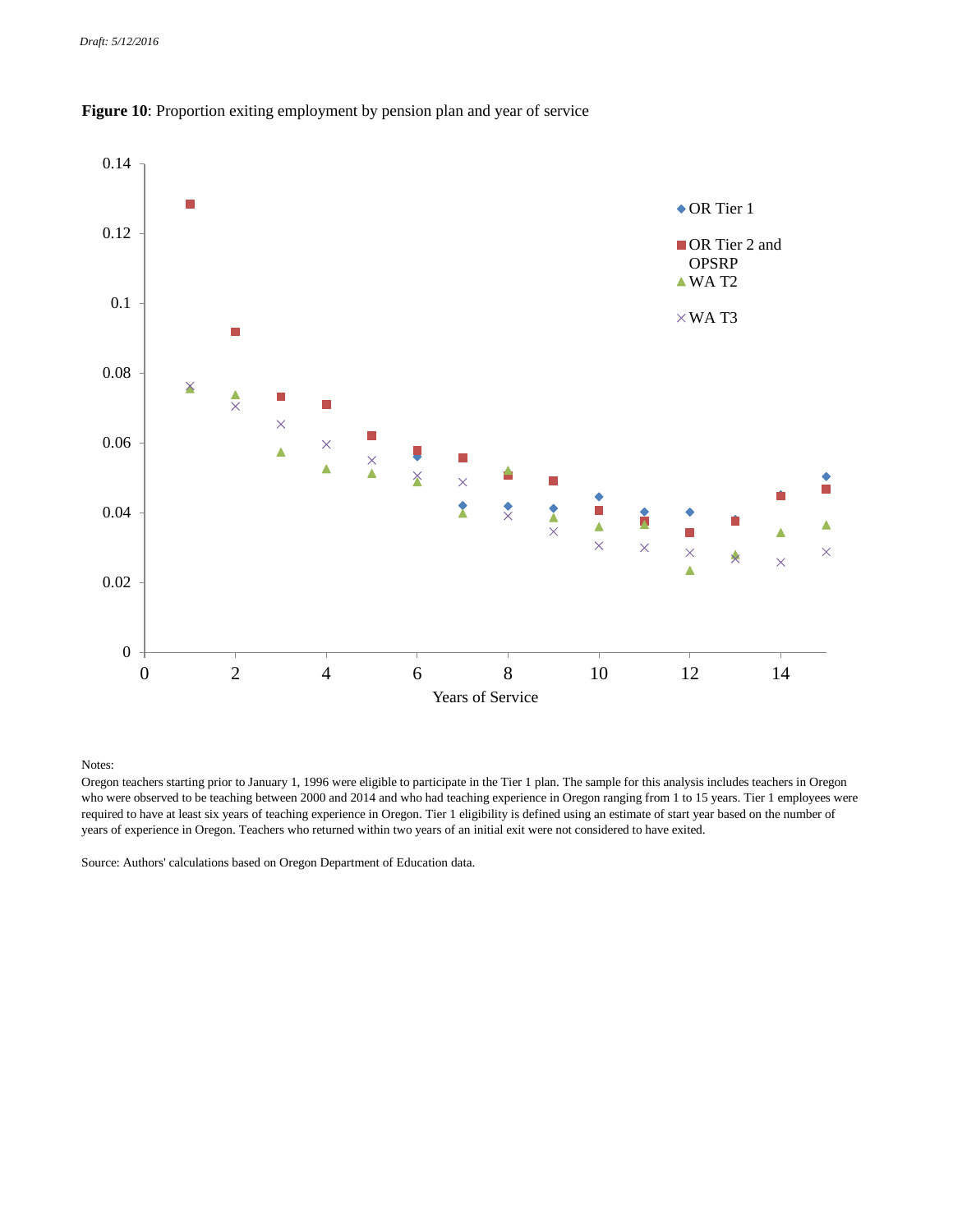|                                    | Specification #1     |                            | Specification #2     |                         | Specification #3     |                | Specification #4     |                |
|------------------------------------|----------------------|----------------------------|----------------------|-------------------------|----------------------|----------------|----------------------|----------------|
|                                    | In(odds ratio)       | p-value                    | In(odds ratio)       | p-value                 | In(odds ratio)       | p-value        | In(odds ratio)       | p-value        |
| Years of service                   |                      |                            |                      |                         |                      |                |                      |                |
| 1                                  |                      |                            |                      |                         |                      |                |                      |                |
| $\overline{c}$                     | $-0.279$             | $0.000$ ***                |                      |                         |                      |                |                      |                |
| 3                                  | $-0.535$             | $0.000$ ***                |                      |                         |                      |                |                      |                |
| $\overline{4}$                     | $-0.577$             | $0.000$ ***                |                      |                         |                      |                |                      |                |
| 5                                  | $-0.693$             | $0.000$ ***                |                      |                         |                      |                |                      |                |
| 6                                  | $-0.783$             | $0.000$ ***                |                      |                         |                      |                |                      |                |
| 7                                  | $-0.820$             | $0.000$ ***                | $-0.087$             | 0.483                   | $-0.115$             | 0.376          | $-0.117$             | 0.378          |
| 8                                  | $-0.923$             | $0.000$ ***                | 0.193                | 0.105                   | 0.078                | 0.539          | 0.075                | 0.563          |
| 9                                  | $-0.956$             | $0.000$ ***                | $-0.047$             | 0.716                   | $-0.100$             | 0.467          | $-0.095$             | 0.491          |
| 10                                 | $-1.155$             | $0.000$ ***                | $-0.472$             | $0.002$ ***             | $-0.432$             | $0.005$ ***    | $-0.417$             | $0.007$ ***    |
| 11                                 | $-1.235$             | $0.000$ ***                | $-0.593$             | $0.000$ ***             | $-0.566$             | $0.000$ ***    | $-0.545$             | $0.001$ ***    |
| 12                                 | $-1.330$             | $0.000$ ***                | $-0.766$             | $0.000$ ***             | $-0.712$             | $0.000$ ***    | $-0.678$             | $0.000$ ***    |
| 13                                 | $-1.234$             | $0.000$ ***                | $-0.819$             | $0.000$ ***             | $-0.772$             | $0.000$ ***    | $-0.730$             | $0.000$ ***    |
| 14<br>15                           | $-1.052$<br>$-1.007$ | $0.000$ ***<br>$0.000$ *** | $-0.313$<br>$-0.210$ | $0.041$ **<br>$0.098 *$ | $-0.236$<br>$-0.161$ | 0.134<br>0.224 | $-0.179$<br>$-0.101$ | 0.259<br>0.452 |
| 16                                 | $-0.689$             | $0.000$ ***                |                      |                         |                      |                |                      |                |
| 17                                 | $-0.859$             | $0.000$ ***                |                      |                         |                      |                |                      |                |
|                                    |                      |                            |                      |                         |                      |                |                      |                |
| Tier 1 cohort                      |                      |                            |                      |                         |                      |                |                      |                |
| (Tier 1 cohort)*( $YOS=6$ )        | $-0.033$             | 0.723                      | 0.011                | 0.928                   | 0.004                | 0.974          | $-0.006$             | 0.963          |
| (Tier 1 cohort)*( $YOS=7$ )        | $-0.297$             | $0.002$ ***                | $-0.312$             | $0.030**$               | $-0.316$             | $0.039$ **     | $-0.335$             | $0.030**$      |
| (Tier 1 cohort)*( $YOS=8$ )        | $-0.198$             | $0.026$ **                 | $-0.528$             | $0.000$ ***             | $-0.452$             | $0.002$ ***    | $-0.469$             | $0.002$ ***    |
| (Tier 1 cohort)*( $YOS=9$ )        | $-0.180$             | $0.039**$                  | $-0.496$             | $0.002$ ***             | $-0.465$             | $0.006$ ***    | $-0.495$             | $0.003$ ***    |
| (Tier 1 cohort)*(YOS=10)           | 0.098                | 0.267                      | 0.507                | $0.001$ ***             | 0.361                | $0.027$ **     | 0.316                | $0.054*$       |
| (Tier 1 cohort)*( $YOS=11$ )       | 0.072                | 0.445                      | 0.478                | $0.005$ ***             | 0.468                | $0.008$ ***    | 0.447                | $0.012$ **     |
| (Tier 1 cohort)*( $YOS=12$ )       | 0.166                | 0.106                      | 0.354                | $0.075*$                | 0.342                | $0.090*$       | 0.322                | 0.110          |
| (Tier 1 cohort)*( $YOS=13$ )       | 0.014                | 0.897                      | 0.117                | 0.595                   | 0.126                | 0.572          | 0.097                | 0.664          |
| (Tier 1 cohort)*( $YOS=14$ )       | 0.010                | 0.932                      | 0.036                | 0.844                   | 0.002                | 0.993          | $-0.029$             | 0.875          |
| (Tier 1 cohort)*( $YOS=15$ )       | 0.078                | 0.596                      |                      |                         |                      |                |                      |                |
| (Tier 1 cohort)*( $YOS=16$ )       | $-0.220$             | 0.265                      |                      |                         |                      |                |                      |                |
| Age in first year $(YOS=1)$        |                      |                            |                      |                         |                      |                | 0.045                | $0.000$ ***    |
| Female                             |                      |                            |                      |                         |                      |                | 0.211                | $0.001$ ***    |
| Ethnicity                          |                      |                            |                      |                         |                      |                |                      |                |
| White                              |                      |                            |                      |                         |                      |                |                      |                |
| Asian                              |                      |                            |                      |                         |                      |                | 0.258                | 0.298          |
| <b>Black</b>                       |                      |                            |                      |                         |                      |                | $-0.611$             | 0.257          |
| Hispanic                           |                      |                            |                      |                         |                      |                | $-0.188$             | 0.300          |
| Native American                    |                      |                            |                      |                         |                      |                | $-0.544$             | 0.264          |
| Other                              |                      |                            |                      |                         |                      |                | 0.199                | 0.365          |
| Advanced degree holder             |                      |                            |                      |                         |                      |                | 0.041                | 0.452          |
| School level                       |                      |                            |                      |                         |                      |                |                      |                |
| Elementary                         |                      |                            |                      |                         |                      |                |                      |                |
| Middle                             |                      |                            |                      |                         | 0.129                | $0.065*$       | 0.158                | $0.025$ **     |
| High                               |                      |                            |                      |                         | 0.327                | $0.000$ ***    | 0.362                | $0.000$ ***    |
| Other                              |                      |                            |                      |                         | 0.472                | $0.013$ **     | 0.550                | $0.004$ ***    |
| Percent under-represented minority |                      |                            |                      |                         | $-0.002$             | 0.150          | $-0.002$             | 0.156          |
| School size (100s students)        |                      |                            |                      |                         | $-0.039$             | $0.000$ ***    | $-0.033$             | $0.000$ ***    |
| Constant                           | $-2.008$             | $0.000$ ***                | $-2.748$             | $0.000$ ***             | $-2.602$             | $0.000$ ***    | $-4.409$             | $0.000$ ***    |
| Observations                       | 245,883              |                            | 34,915               |                         | 33,649               |                | 33,628               |                |
| Psuedo- $R^2$                      | 0.0247               |                            | 0.0089               |                         | 0.0110               |                | 0.0314               |                |
| Log-Likelihood                     | $-59065$             |                            | $-6644$              |                         | $-6131$              |                | $-6003$              |                |
|                                    |                      |                            |                      |                         |                      |                |                      |                |

Notes:

\*\*\*: Statistically significant at the 1-percent level; \*\*: Statistically significant at the 5-percent level; \*: Statistically significant at the 10-percent level. Coefficients are reported as log-odds ratios. Standard errors are clustered at the individual level. Specification 1 is based on a sample of teachers who began working between 1956 and 2012, with teacher-year observations included for the first 17 years of service for Tier 2 and OPSRP teachers and between 6 and 17 years of service for Tier 1 teachers. Specifications 2, 3, 4, and 5 are based on a sample of teachers who began working between 1994 and 1997 (2 years before or 2 years after Tier 1 ended). Specification 6 is based on a sample of teachers who began working between 1992 and 1999 (4 years before and 4 years after Tier 1 ended).

Source: Authors' calculations based on data from the Oregon Department of Education (ODE).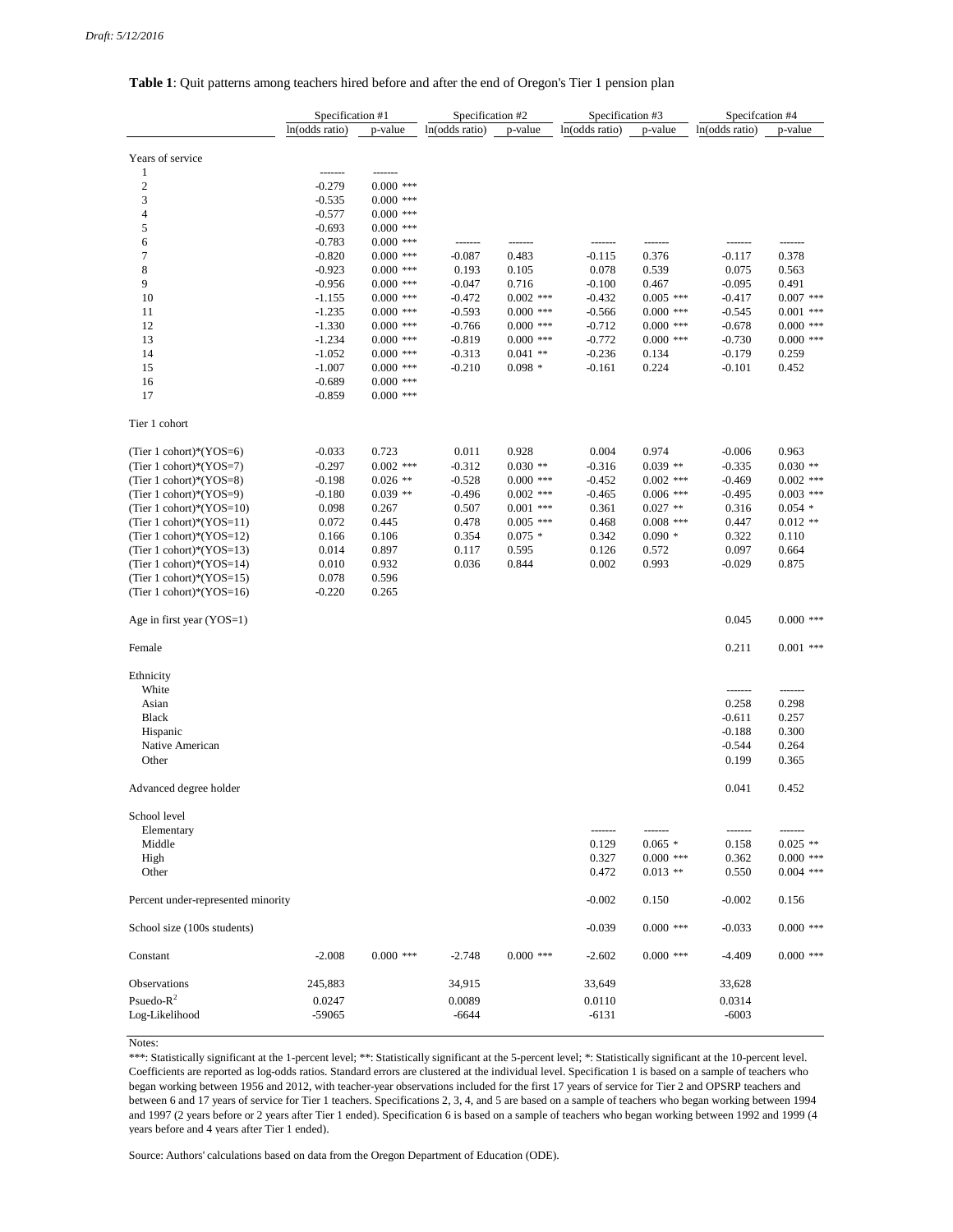| <b>Table 1 (continued)</b> : Quit patterns among teachers hired before and after the end of Oregon's Tier 1 pension plan |  |
|--------------------------------------------------------------------------------------------------------------------------|--|
|--------------------------------------------------------------------------------------------------------------------------|--|

|                                    |                      | Specification #5          |                      | Specification #6           |  |  |
|------------------------------------|----------------------|---------------------------|----------------------|----------------------------|--|--|
|                                    | In(odds ratio)       | p-value                   | In(odds ratio)       | p-value                    |  |  |
| Years of service                   |                      |                           |                      |                            |  |  |
| 1                                  |                      |                           |                      |                            |  |  |
| $\overline{c}$                     |                      |                           |                      |                            |  |  |
| 3                                  |                      |                           |                      |                            |  |  |
| 4<br>5                             |                      |                           |                      |                            |  |  |
| 6                                  |                      |                           |                      |                            |  |  |
| 7                                  | $-0.260$             | $0.009$ ***               | $-0.030$             | 0.703                      |  |  |
| 8                                  | $-0.122$             | 0.215                     | $-0.141$             | $0.089*$                   |  |  |
| 9                                  | $-0.309$             | $0.003$ ***               | $-0.325$             | $0.000$ ***                |  |  |
| 10                                 | $-0.242$             | $0.020$ **                | $-0.578$             | $0.000$ ***                |  |  |
| 11                                 | $-0.298$             | $0.006$ ***               | $-0.630$             | $0.000$ ***                |  |  |
| 12                                 | $-0.510$             | $0.000$ ***               | $-0.748$             | $0.000$ ***                |  |  |
| 13                                 | $-0.679$             | $0.000$ ***               | $-0.580$             | $0.000$ ***                |  |  |
| 14<br>15                           | $-0.191$<br>$-0.096$ | 0.100<br>0.421            | $-0.398$<br>$-0.330$ | $0.001$ ***<br>$0.000$ *** |  |  |
| 16                                 |                      |                           |                      |                            |  |  |
| 17                                 |                      |                           |                      |                            |  |  |
| Tier 1 cohort                      | $-0.051$             | 0.344                     |                      |                            |  |  |
| (Tier 1 cohort)*(YOS=6)            |                      |                           |                      |                            |  |  |
| (Tier 1 cohort)*( $YOS=7$ )        |                      |                           | $-0.126$<br>$-0.408$ | 0.223<br>$0.000$ ***       |  |  |
| (Tier 1 cohort)*(YOS=8)            |                      |                           | $-0.257$             | $0.010**$                  |  |  |
| (Tier 1 cohort)*( $YOS=9$ )        |                      |                           | $-0.150$             | 0.169                      |  |  |
| (Tier 1 cohort)*(YOS=10)           |                      |                           | 0.320                | $0.004$ ***                |  |  |
| (Tier 1 cohort)*( $YOS=11$ )       |                      |                           | 0.329                | $0.005$ ***                |  |  |
| (Tier 1 cohort)*(YOS=12)           |                      |                           | 0.469                | $0.000$ ***                |  |  |
| (Tier 1 cohort)*( $YOS=13$ )       |                      |                           | 0.177                | 0.170                      |  |  |
| (Tier 1 cohort)*(YOS=14)           |                      |                           | 0.025                | 0.861                      |  |  |
| (Tier 1 cohort)*( $YOS=15$ )       |                      |                           |                      |                            |  |  |
| (Tier 1 cohort)*(YOS=16)           |                      |                           |                      |                            |  |  |
| Age in first year $(YOS=1)$        | 0.045                | $0.000$ ***               |                      |                            |  |  |
| Female                             | 0.211                | $0.001$ ***               |                      |                            |  |  |
| Ethnicity                          |                      |                           |                      |                            |  |  |
| White                              |                      |                           |                      |                            |  |  |
| Asian                              | 0.246                | 0.323                     |                      |                            |  |  |
| <b>Black</b>                       | $-0.607$             | 0.261                     |                      |                            |  |  |
| Hispanic<br>Native American        | $-0.186$<br>$-0.528$ | 0.304<br>0.276            |                      |                            |  |  |
| Other                              | 0.211                | 0.333                     |                      |                            |  |  |
|                                    |                      |                           |                      |                            |  |  |
| Advanced degree holder             | 0.042                | 0.445                     |                      |                            |  |  |
| School level                       |                      |                           |                      |                            |  |  |
| Elementary<br>Middle               |                      |                           |                      |                            |  |  |
|                                    | 0.155<br>0.361       | $0.027$ **<br>$0.000$ *** |                      |                            |  |  |
| High<br>Other                      | 0.563                | $0.003$ ***               |                      |                            |  |  |
|                                    |                      |                           |                      |                            |  |  |
| Percent under-represented minority | $-0.002$             | 0.181                     |                      |                            |  |  |
| School size (100s students)        | $-0.033$             | $0.000$ ***               |                      |                            |  |  |
| Constant                           | $-4.394$             | $0.000$ ***               | $-2.662$             | $0.000$ ***                |  |  |
| Observations                       | 33,628               |                           | 68,702               |                            |  |  |
| Psuedo- $R^2$                      | 0.0285               |                           | 0.0050               |                            |  |  |
| Log-Likelihood                     | $-6021$              |                           | -13186               |                            |  |  |

Notes:

\*\*\*: Statistically significant at the 1-percent level; \*\*: Statistically significant at the 5-percent level; \*: Statistically significant at the 10-percent level. Coefficients are reported as log-odds ratios. Standard errors are clustered at the individual level. Specification 1 is based on a sample of teachers who began working between 1956 and 2012, with teacher-year observations included for the first 17 years of service for Tier 2 and OPSRP teachers and between 6 and 17 years of service for Tier 1 teachers. Specifications 2, 3, 4, and 5 are based on a sample of teachers who began working between 1994 and 1997 (2 years before or 2 years after Tier 1 ended). Specification 6 is based on a sample of teachers who began working between 1992 and 1999 (4 years before and 4 years after Tier 1 ended).

Source: Authors' calculations based on data from the Oregon Department of Education (ODE).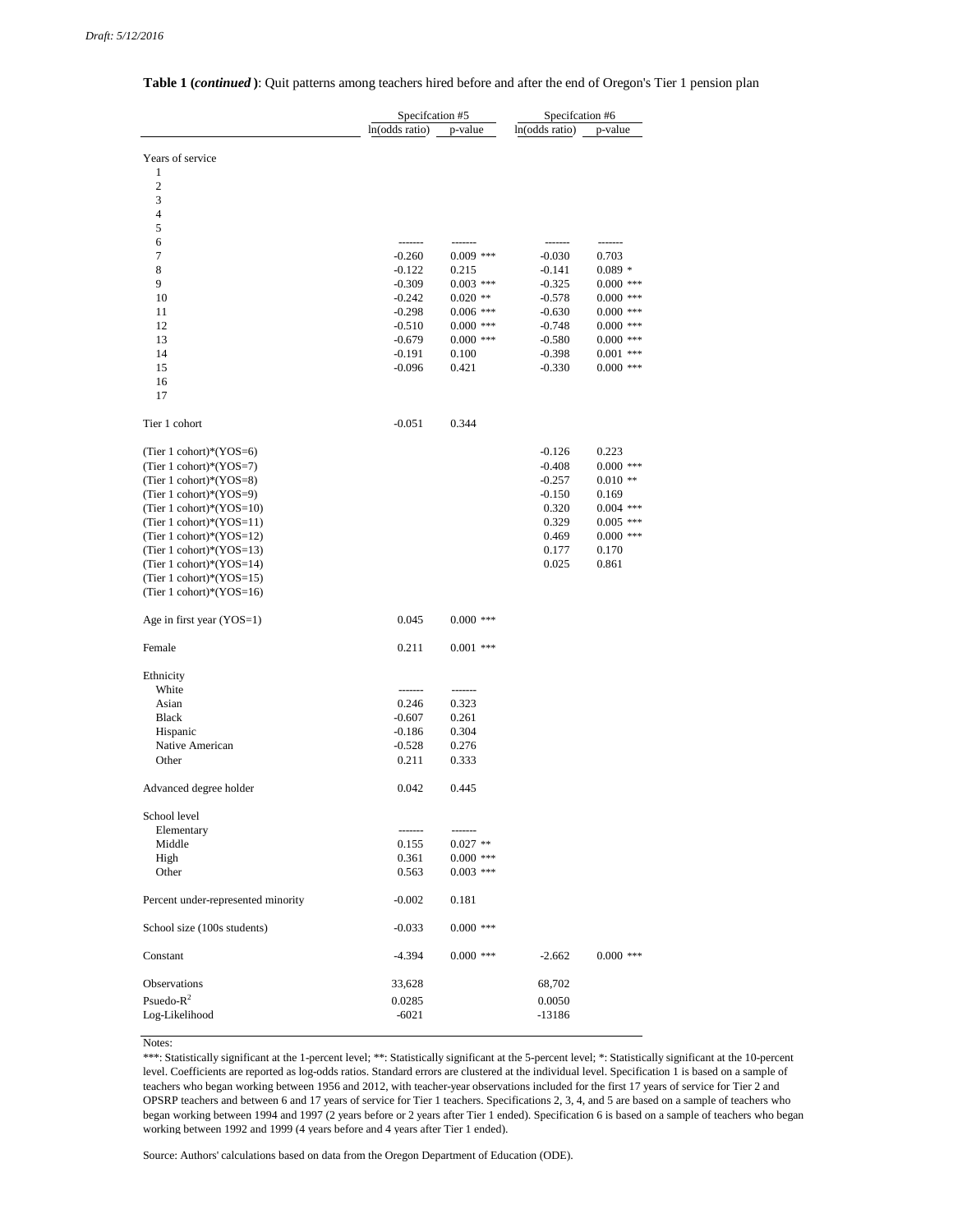#### **Table 2:** Coefficients from equation explaining teacher exit age

|                               | Specification #1 |             | Specification #2 |             |  |
|-------------------------------|------------------|-------------|------------------|-------------|--|
| Variable                      | Coefficient      | t-statistic | Coefficient      | t-statistic |  |
| Age in 2000                   | 0.524            | $0.000$ *** | 0.512            | $0.000$ *** |  |
| Gender                        |                  |             |                  |             |  |
| Male                          |                  |             |                  |             |  |
| Female                        | 0.347            | $0.000$ *** | 0.368            | $0.000$ *** |  |
| <b>Educational attainment</b> |                  |             |                  |             |  |
| <b>BA</b> only                | --------         | --------    | ---------        |             |  |
| BA plus some graduate work    | $-0.210$         | $0.084*$    | 0.114            | 0.430       |  |
| <b>Masters</b>                | 0.155            | 0.200       | 0.358            | $0.009$ *** |  |
| Doctorate                     | 0.407            | 0.369       | 0.454            | 0.317       |  |
| Years teaching                | $-0.091$         | $0.000$ *** | $-0.082$         | $0.000$ *** |  |
| Pension wealth $(\$10,000)^1$ | $-0.011$         | $0.000$ *** | $-0.012$         | $0.000$ *** |  |
| Ethnicity                     |                  |             |                  |             |  |
| White                         |                  |             | 0.055            | 0.824       |  |
| <b>Black</b>                  |                  |             | 0.276            | 0.556       |  |
| Hispanic                      |                  |             | $-0.184$         | 0.664       |  |
| Other                         |                  |             | --------         | --------    |  |
| Base salary                   |                  |             |                  |             |  |
| First quantile                |                  |             | --------         |             |  |
| Second quantile               |                  |             | 0.817            | $0.000$ *** |  |
| Third quantile                |                  |             | 0.937            | $0.000$ *** |  |
| Fourth quantile               |                  |             | 1.160            | $0.000$ *** |  |
| Fifth quantile                |                  |             | 0.925            | $0.026$ **  |  |
| Contract length               |                  |             |                  |             |  |
| $< 170$ days                  |                  |             |                  |             |  |
| 170 to 189 days               |                  |             | 1.140            | $0.002$ *** |  |
| 190 days                      |                  |             | 0.661            | $0.052*$    |  |
| 191 to 200 days               |                  |             | 0.703            | $0.039**$   |  |
| $>$ 200 days                  |                  |             | 0.767            | 0.233       |  |
| School level                  |                  |             |                  |             |  |
| Elementary                    |                  |             |                  | ---------   |  |
| Middle                        |                  |             | 0.008            | 0.934       |  |
| High                          |                  |             | 0.059            | 0.677       |  |
| Number of students            |                  |             |                  |             |  |
| First quantile                |                  |             |                  |             |  |
| Second quantile               |                  |             | $-0.400$         | $0.001$ *** |  |
| Third quantile                |                  |             | $-0.144$         | 0.226       |  |
| Fourth quantile               |                  |             | $-0.147$         | 0.269       |  |
| Fifth quantile                |                  |             | $-0.261$         | 0.137       |  |
| Constant                      | 33.383           | $0.000$ *** | 32.078           | $0.000$ *** |  |
| R-squared                     | 0.340            |             | 0.350            |             |  |
| Sample size                   | 8,621            |             | 8,621            |             |  |
|                               |                  |             |                  |             |  |

#### Notes:

[1] Pension wealth is estimated using a contribution rate of six percent, an assumed rate of return of eight percent, a cost of living adjustment of three percent, a wage growth rate of three percent, and a discount rate of four percent.

Source: Authors' calculations based on data from the Oregon Department of Education (ODE) and the National Center for Education Statistics' (NCES) Common Core of Data (CCD).